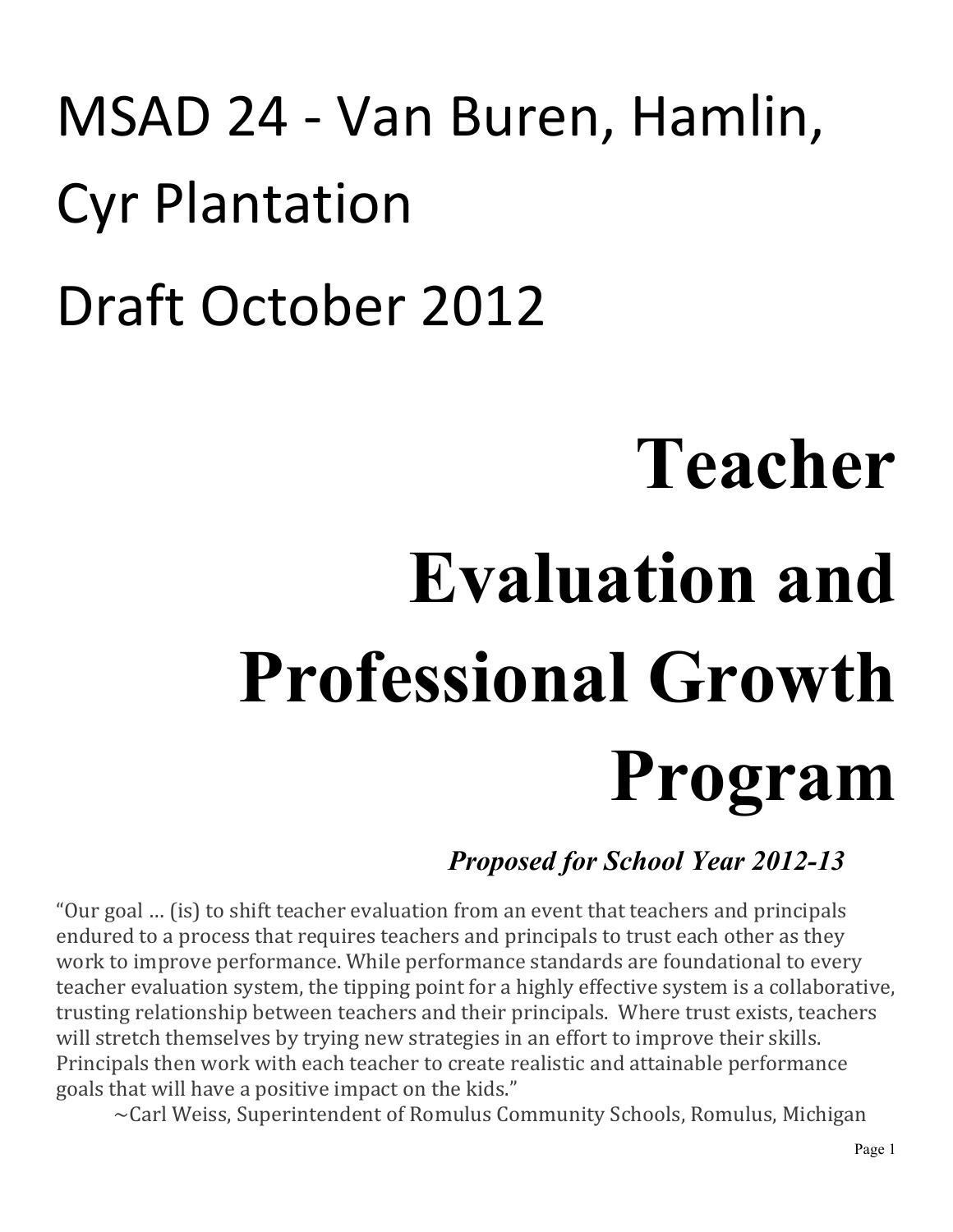## **Table of Contents**

| <b>DESCRIPTION</b>                                                                                                                                                                                                                                                                                     | <b>PAGE</b> |
|--------------------------------------------------------------------------------------------------------------------------------------------------------------------------------------------------------------------------------------------------------------------------------------------------------|-------------|
| <b>Introduction</b>                                                                                                                                                                                                                                                                                    | $3 - 4$     |
| <b>Program Purpose</b>                                                                                                                                                                                                                                                                                 | 5           |
| <b>National Board for Professional Teaching Standards</b><br>Core Propositions:<br>1: Teachers are committed to students and their learning                                                                                                                                                            | $6 - 7$     |
| 2: Teachers know the subjects they teach and how to teach those subjects to students<br>3: Teachers are responsible for managing and monitoring student learning<br>4: Teachers think systematically about their practice and learn from experience<br>5: Teachers are members of learning communities |             |
| <b>Teacher Evaluation and Professional Growth (TEPG)</b>                                                                                                                                                                                                                                               | 8           |
| Components:                                                                                                                                                                                                                                                                                            | $8 - 11$    |
| 1: Orientation                                                                                                                                                                                                                                                                                         |             |
| 2: Teacher Self-Assessment and Goal Setting<br>3: Fall Conference                                                                                                                                                                                                                                      |             |
| 4: Administrator Observations and Post Observation Conference(s)<br>5: Peer Review                                                                                                                                                                                                                     |             |
| 6: Teacher Self-Assessment                                                                                                                                                                                                                                                                             |             |
| 7: Summary Evaluation Conference                                                                                                                                                                                                                                                                       |             |
| Use of TEPG Summary Rating                                                                                                                                                                                                                                                                             | $12 - 14$   |
| Rubric                                                                                                                                                                                                                                                                                                 | $15 - 22$   |
| <b>Forms</b>                                                                                                                                                                                                                                                                                           |             |
| <b>Teacher Evaluation Summary Rating</b>                                                                                                                                                                                                                                                               | $23 - 25$   |
| Goal Setting Form - Student Learning                                                                                                                                                                                                                                                                   | 26          |
| Goal Setting Form - Professional Development                                                                                                                                                                                                                                                           | 27          |
| Peer Observation Summary                                                                                                                                                                                                                                                                               | 28          |
| Monitored Growth Plan Template                                                                                                                                                                                                                                                                         |             |
| Directed Improvement Plan Template                                                                                                                                                                                                                                                                     |             |
| Items For Possible Future Development                                                                                                                                                                                                                                                                  |             |
| <b>Lesson Description template</b>                                                                                                                                                                                                                                                                     |             |
| Evidence Portfolio template                                                                                                                                                                                                                                                                            |             |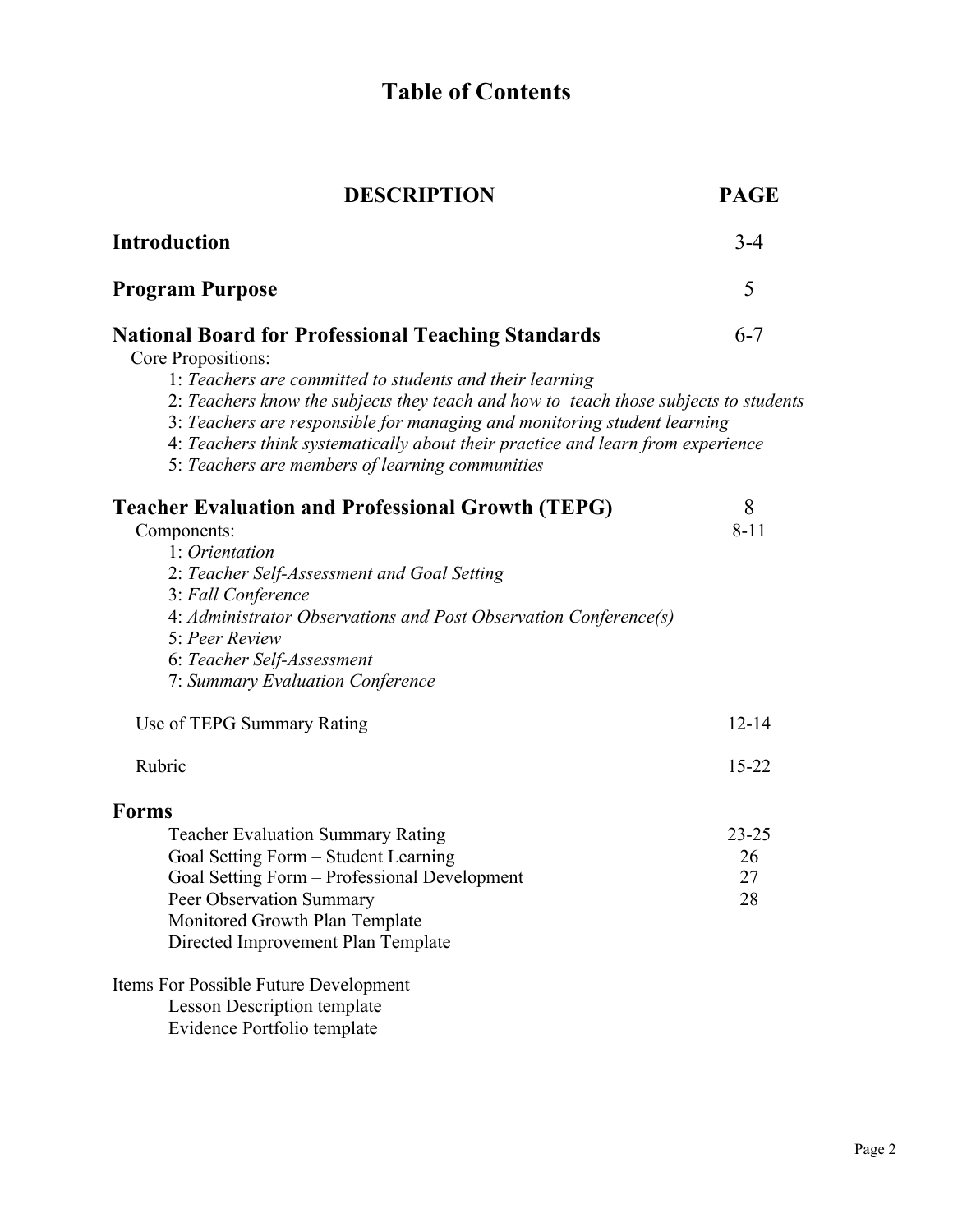### **Introduction**

In February 2011 the MSAD #24 School District accepted a Teacher Incentive Fund (TIF) Grant centered on improving educator effectiveness and student learning. The Grant is overseen by our 10 member District Steering Committee made up of teachers, administrators and school board members. The Steering Committee has worked on improvements in many areas including the development of a new teacher evaluation system.

The present teacher evaluation tool used in MSAD #24 was developed decades ago. This system provides little focus on instructional practice or student outcomes. As a result, we are looking to make a stronger connection between evaluation, national teaching standards, professional development, and student achievement.

The Steering Committee has developed a new model, the Teacher Evaluation and Professional Growth (TEPG) program, that addresses this vision for a new evaluation and professional growth system. Specifically, the evaluation tool will consider student growth and teacher performance related to the Five Core Propositions of the National Board for Professional Teaching Standards (NBPTS). The National Board was founded by teachers in 1985 in response to the educational shortcomings identified in the now well-known report, A Nation at Risk, published by the U.S. Department of Education in 1984. The National Board wrote the Core Propositions and 17 related standards and developed a national teacher certification process commonly referred to as National Board teacher certification.

Through ongoing professional development, teachers and administrators are learning about the Core Propositions (see Figure 1, next page) and related standards. The program development and refinement will take time, and will continue throughout the 5-year grant period. **Teacher input and feedback will be crucial – and asked for – in order to fine-tune the tool and the overall system and assure that it is meeting its intended purposes.**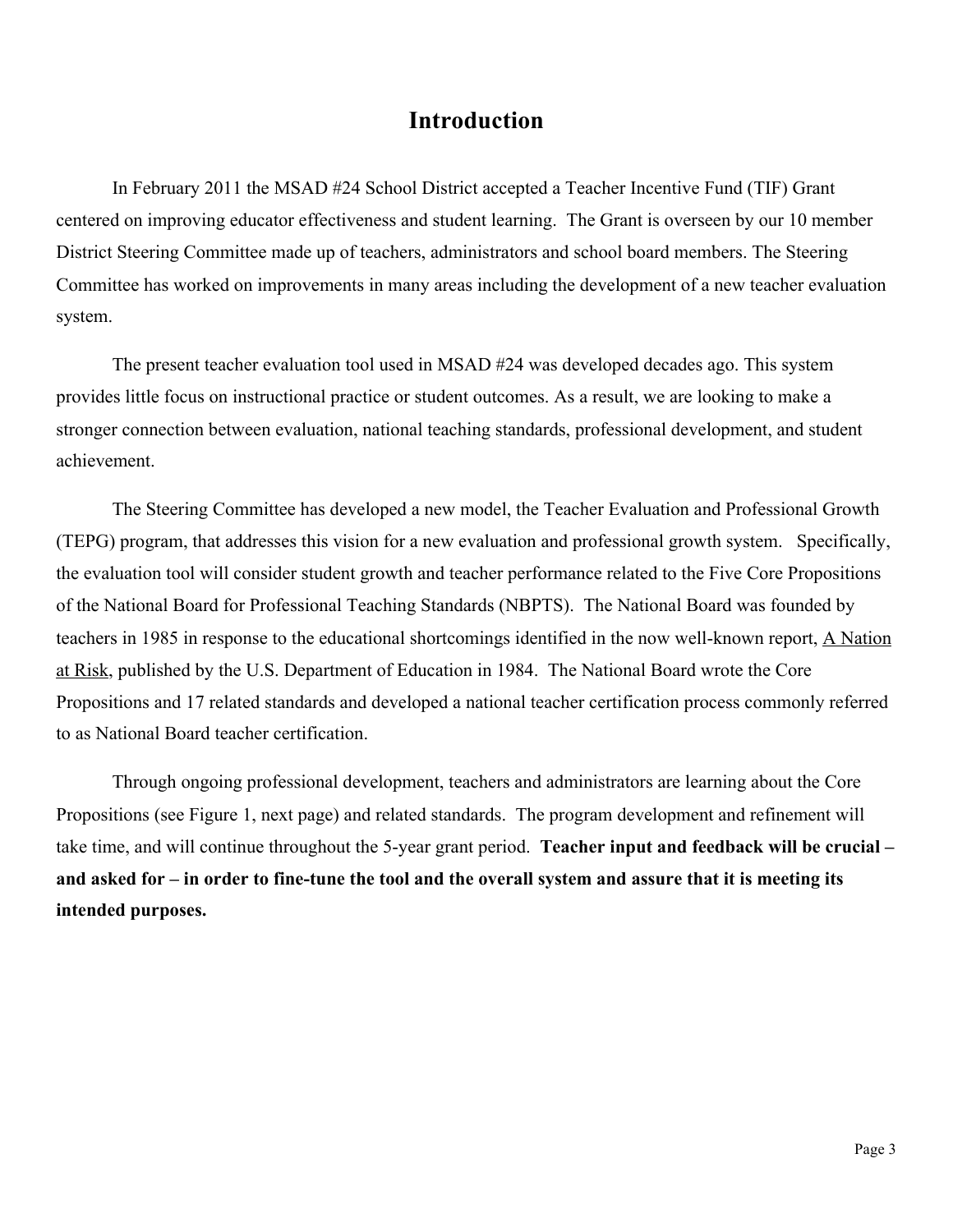The goals of our TEPG program and the process used in its design align directly with the recommendations of national education groups such as the National Comprehensive Center for Teacher Quality. The Center recommends that "to further the development of direct links between teacher evaluation and instructional improvement, states and district need to nurture an educational climate in which evaluation is not seen as punitive and teachers are highly invested in the process. The core of evaluation reform efforts should be human capacity building at all levels so that states, districts, and schools can identify and learn from topperforming teachers, support discouraged and less successful teachers, and continue to develop all teachers toward their full potential."



NBPTS Core Propositions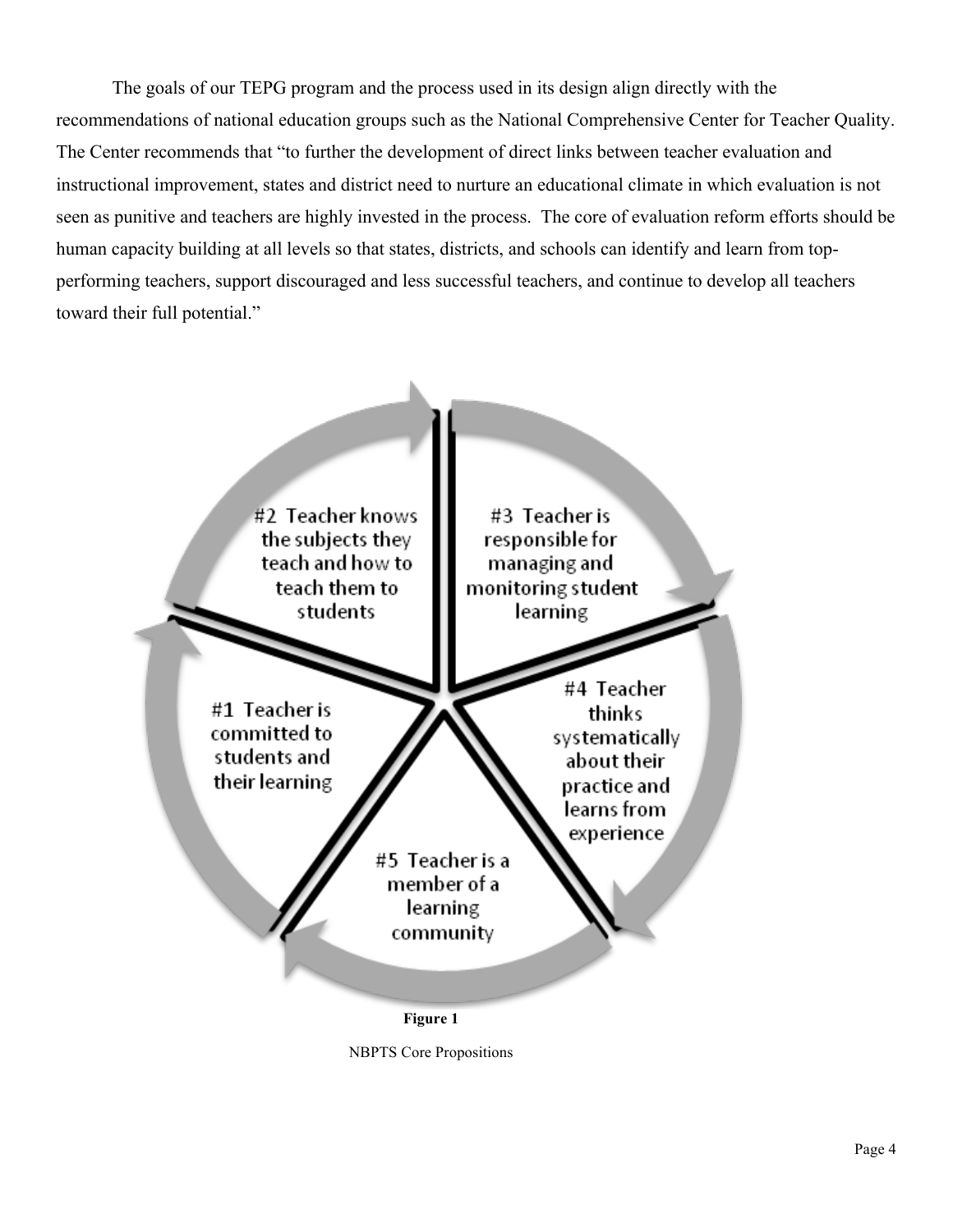## **Program Purpose**

The overarching purpose of the TEPG program is to **improve instruction and student learning growth** by:

- Serving as a meaningful measurement of performance of individual teachers;
- Clarifying expectations and serving as a guide for teachers as they reflect upon and improve their effectiveness;
- Facilitating collaboration by providing a common language to discuss performance;
- Serving as a basis for identifying areas where professional development can improve instructional effectiveness;
- Focusing the goals and objectives of schools and districts as they support, monitor, evaluate and make employment decisions about their teachers; and
- Serving as a tool in developing coaching and mentoring programs for teachers.

The program includes the following key features:

- Allows administrators to provide on-going, concrete feedback to teachers about their performance against a clear, detailed NBPTS-anchored performance rubric through multiple classroom observations and review of student data and teacher performance;
- Utilizes a performance rubric that includes multiple rating options and related language that enables administrators to clearly identify and describe differences in instructional performance;
- Incorporates student growth (as measured by objective assessments) as a significant factor in evaluations, with a plan to be able to collect such data for the vast majority of classroom teachers within the next three years;
- Includes a pilot peer review process that will be continually refined over the course of the grant to ensure optimal benefit to teachers as a formative assessment tool;
- Incorporates a process of on-going self-reflection, goal setting and evaluation to drive continuous performance improvement and professional growth;
- Provides regular training to teachers and administrators in the TEPG process, opportunities and proper use of the observation tool;
- Provides personalized support and/or resources for teachers who fall below performance standards.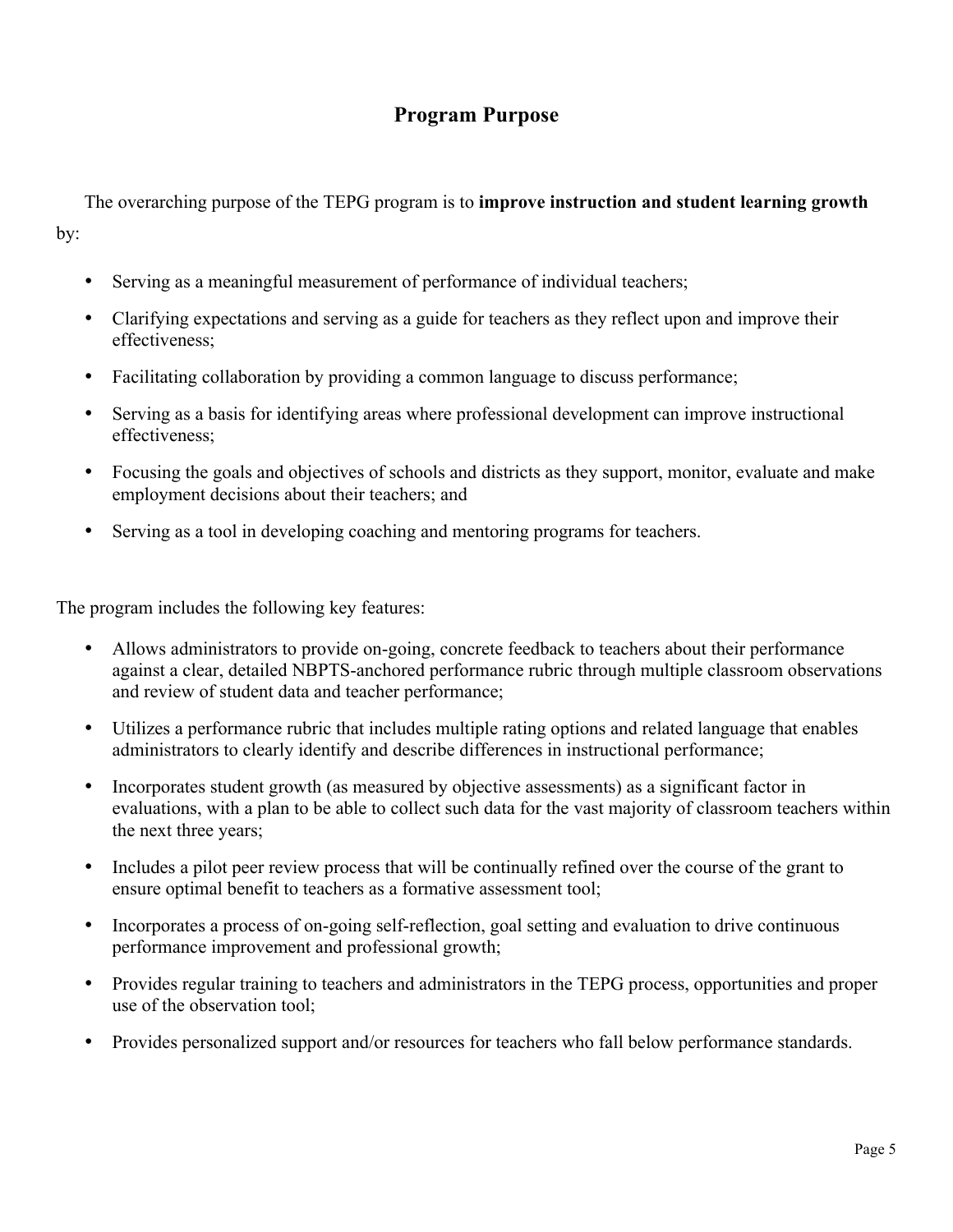## **National Board for Professional Teaching Standards**

The foundation for the TEPG program are the following National Board's Five Core Propositions and 17 standards that specify the knowledge, skills, abilities, and commitments required for accomplished teaching. Our TEPG program also includes performance on two goals, one for student growth and one for professional growth, both discussed in the next section.

#### **Core Proposition #1: Teachers are committed to students and their learning.**

**1.1** Teacher recognizes individual differences in their students and adjusts their practice accordingly.

**1.2** Teacher has an understanding of how students develop and learn and know the backgrounds, abilities, and interests of students.H

**1.3** Teacher treats students equitably and fosters a stimulating and collaborative environment where all students are encouraged to participate.

**1.4** Teacher's mission extends beyond the cognitive capacity of their students.

#### **Core Proposition #2: Teachers know the subjects they teach and how to teach those subjects to students.**

**2.1** Teacher appreciates how knowledge in their subject is created, organized, and linked to other disciplines.

**2.2** Teacher commands specialized knowledge of how to convey a subject to students.

**2.3** Teacher generates multiple paths to knowledge.

#### **Core Proposition #3: Teachers are responsible for managing and monitoring student learning.**

- **3.1** Teacher calls on multiple methods to meet their goals.
- **3.2** Teacher orchestrates learning in group settings.
- **3.3** Teacher places a premium on student engagement.
- **3.4** Teacher regularly assesses student progress.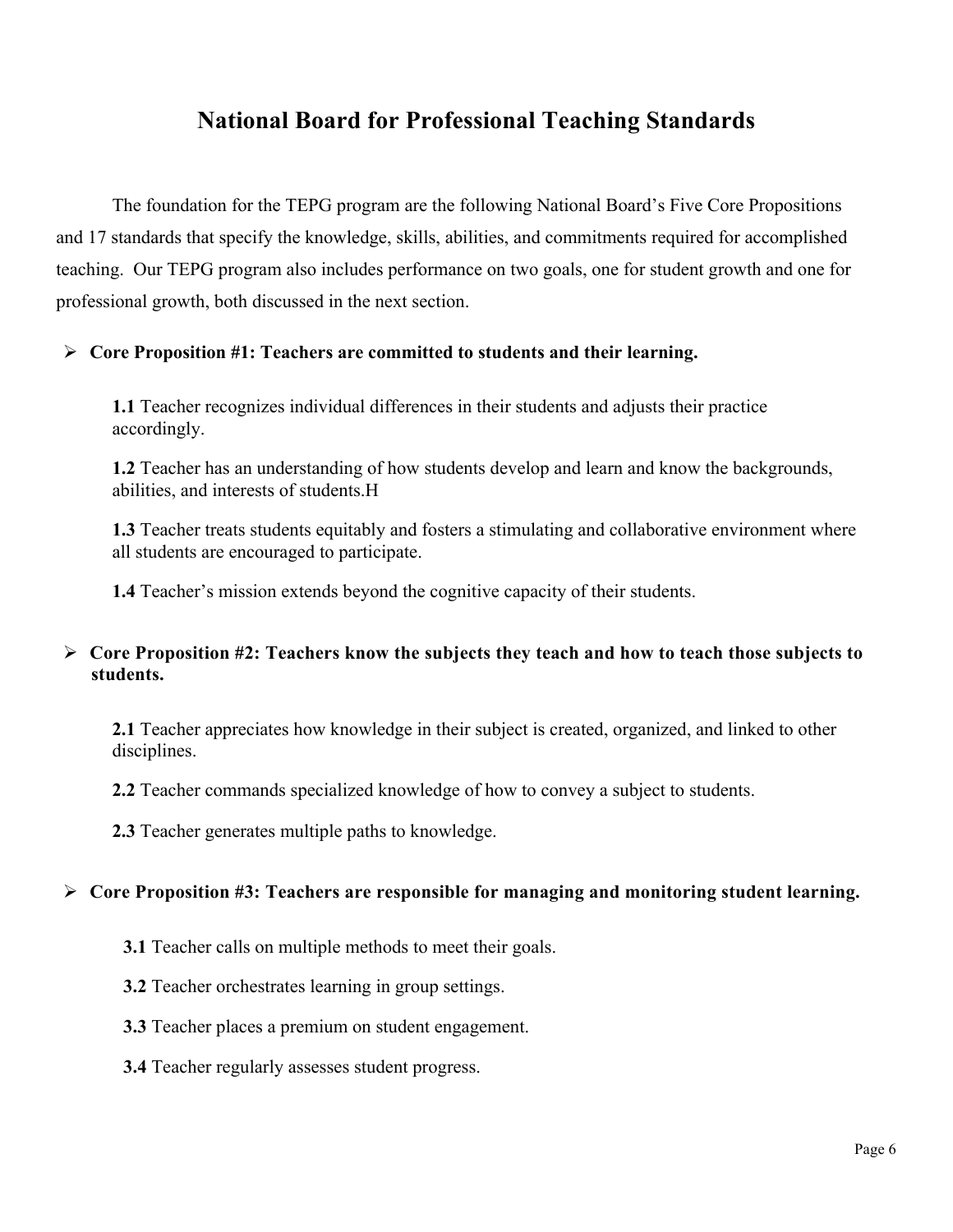#### **Core Proposition #4: Teachers think systematically about their practice and learn from experience.**

**4.1** Teacher is continually making difficult choices that test their judgment

**4.2** Teacher seeks the advice of others and draws upon education research and scholarship to improve their practice

#### **Core Proposition #5: Teachers are members of learning communities.**

- **5.1** Teacher contributes to school effectiveness by collaborating with other professionals
- **5.2** Teacher works collaboratively with parents
- **5.3** Teacher takes advantage of community resources
- **5.4** Teacher considers their professional ethics in all interactions

Quoting the National Board, evidence-based teaching is "a way of structuring classroom planning and instruction that allows teachers to continuously collect, interpret and use evidence of student learning to make appropriate decisions that guide future instruction. Evidence-based teaching is the process of continually using data (e.g., observations, student work, assessments, responses to questions) to ensure teaching is tightly aligned to individual student needs and to ensure high levels of learning…" As illustrated in Figure 2 below, for

student learning to occur, there must be a strong connection between what teachers know and are able to do to facilitate student learning, and what students do that optimize their learning.





Figure 2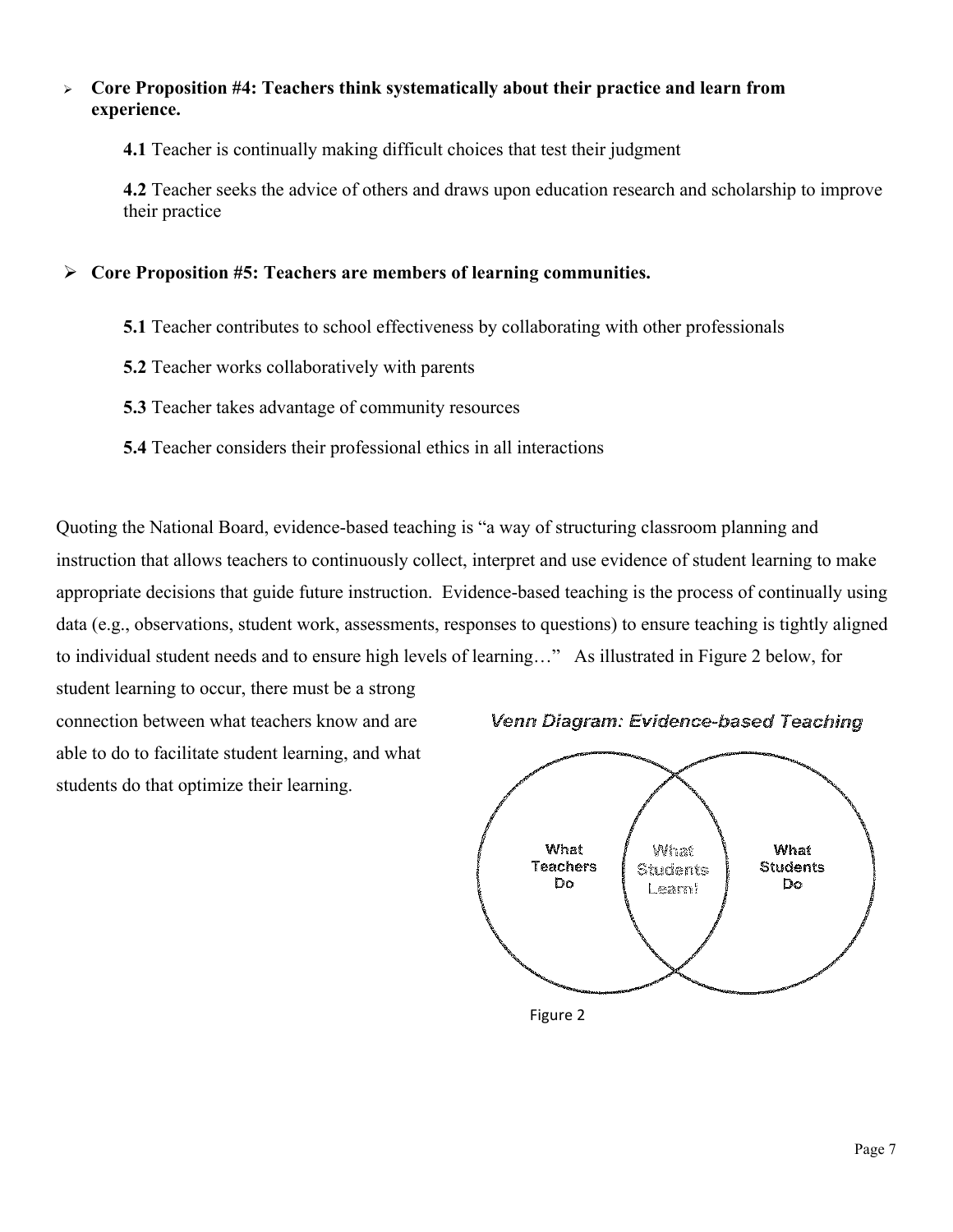## **Teacher Evaluation and Professional Growth**

#### **Key Components**

All teachers and administrators will be trained on the TEPG program. TEPG training will include work on the National Board's Core Propositions and standards, the evaluation process, student growth measures to be used, goal setting, deadlines and accountabilities. Teachers and administrators will also be trained on skill development in the effective use of the evaluation instrument to ensure inter-rater reliability.

The seven key components and annual timeline of the TEPG program are illustrated in Figure 3 and described beginning on the next page:



**Teacher Evaluation and Professional Growth Program Components and Timeline** 

Figure 3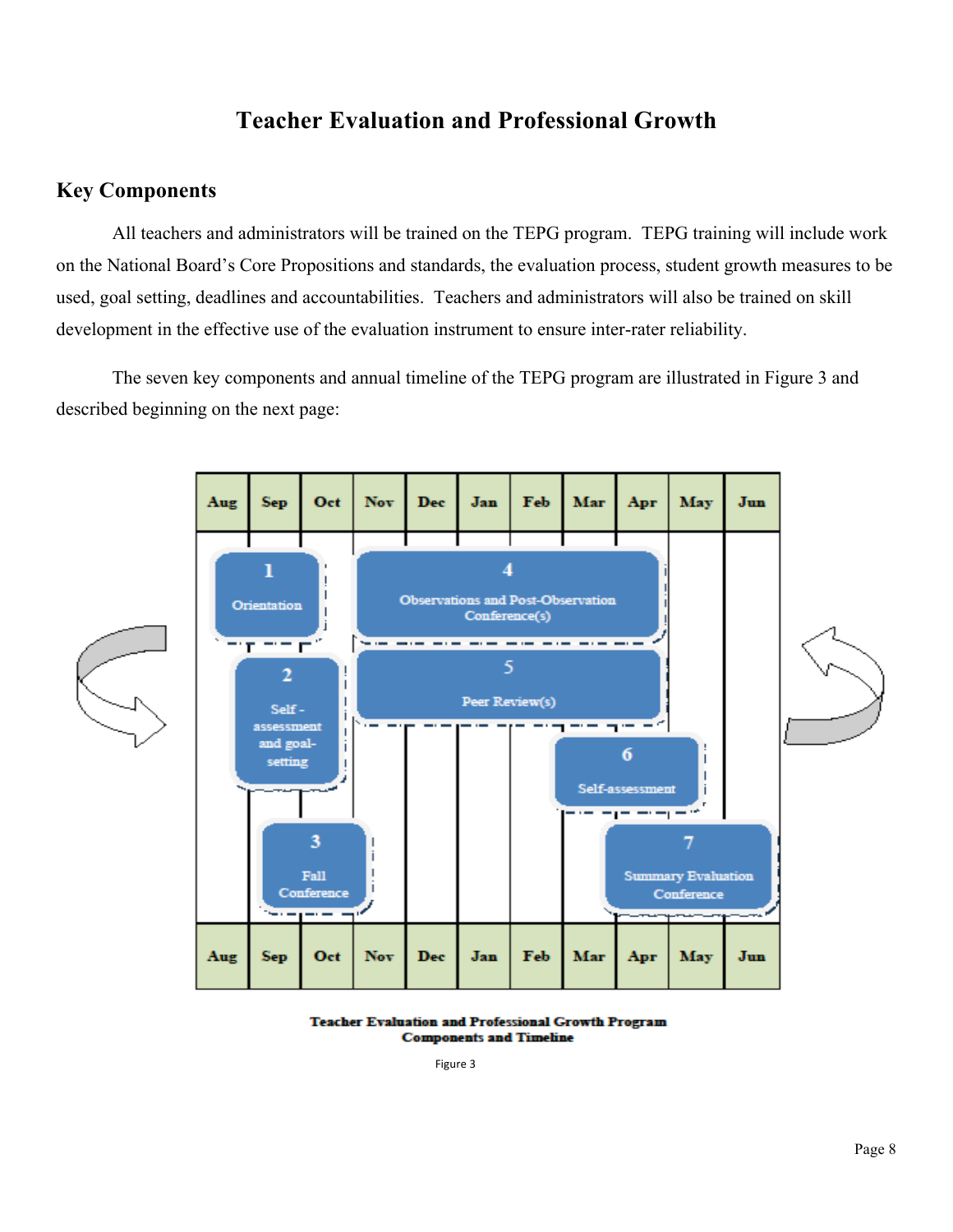#### **Component 1: Orientation**

Each school year, prior to the beginning of school, an administrator will provide the teacher with the TEPG handbook, which will include the:

- TEPG Rubric including student growth measures to be used, if applicable;
- TEPG goal setting form and completed example;
- Lesson Description template for use with planned observation;
- Evidence Portfolio template; and
- A schedule for completing all components of the performance evaluation process.

Copies may be provided by electronic means.

An administrator will briefly review the overall intent of the TEPG program as well as the National Board Standards. For new teachers, a more in-depth presentation of the TEPG program will be part of the induction and mentoring program.

#### **Component 2: Teacher Self-Assessment and Goal Setting**

Using the TEPG rubric the teacher shall review each of the 17 performance standards, student growth measurements, and reflect on prior year strengths and improvement opportunity. Using the TEPG goal setting form, the teacher shall identify at least one (1) student learning goal *and* one (1) professional growth goal, both of which should align with school and/or district priorities. Each section of the goal setting form must be completed.

#### **Component 3: Fall Conference**

The teacher meets with an administrator to review and confirm student learning and professional growth goals established in Component 2. This meeting will include discussion of the self-assessment and schedule for observations during the school year. Once goals have been finalized, teachers shall begin gathering evidence of effective instructional practice and goal achievement to be included in an evidence portfolio to be presented to the administrator at the Summary Evaluation Conference (Component 7).

In a teacher's evaluation year, prior to "planned" observations, the teacher shall provide the administrator with a written description of the lesson(s) that includes the student learning goals, activities and any assessment process or product that will be used to indicate if students are moving toward the goals.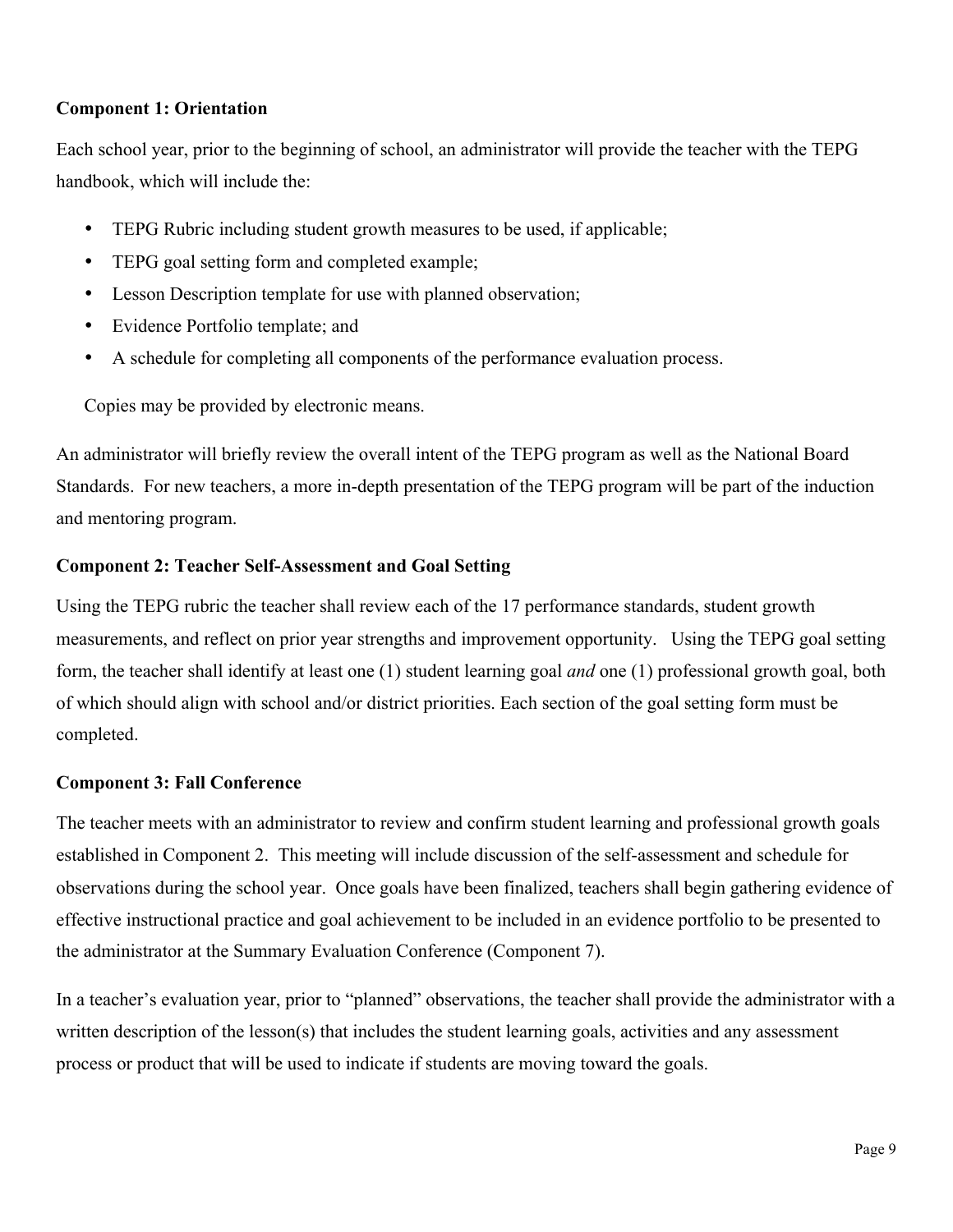#### **Component 4: Administrator Observations and Post Observation Conference(s)**

**4a.** For continuing contract teachers a minimum of 2 planned observations will be scheduled during an evaluation year (see p. 14). A 'planned' observation shall last at least 30 minutes. An administrator shall conduct at least three formal observations of all probationary teachers each year. During all planned observations, the administrator shall note the teacher's performance in relationship to the applicable National Board Standards on the TEPG.

The administrator shall conduct a post-observation conference no later than 10 school days after each formal 'planned' observation. During the post-observation conference, the administrator and teacher shall discuss and document on the TEPG evaluation form, goal status, performance strengths, and improvement opportunities observed during the lesson.

**4b.** An 'unplanned' observation can be a 5-10 minute short visit or walkthrough, or last up to an entire class period. Multiple unplanned observations will be conducted on ALL teachers yearly. An administrator may use information gathered from unplanned observations in completing the TEPG evaluation form and is also expected to provide feedback to the teacher. Teachers will have an opportunity to respond to feedback from any observations.

#### **Component 5: Peer Review**

Each teacher will receive a peer review annually and will be provided the opportunity to suggest three teachers to complete the observation. The principal will select the observer based on scheduling and/or other criteria related to the teacher's TEPG goals, therefore, there may be instances when the observer is not one of the three suggested by the teacher. The observation and pre and post conferences are expected to focus on a minimum of three standards selected by the administrator and three standards selected by the teacher being observed. These standards may be the same. The peer review observation should last for at least 30 minutes. The form included on page 28 of this handbook is to be used for this process and is to be the only document to be included in a teacher's personnel file. All discussion between the teacher being observed and the observer are to be considered confidential and to enhance teaching practices. A teacher may choose to include the peer observation as part of his/her evaluation by initialing on the peer observation summary form.

#### **Component 6: Teacher Self-Assessment**

At least 2 weeks prior to the scheduled Summary Evaluation Conference (Component 7) the teacher shall present a completed self-assessment (using the TEPG Rubric) and evidence portfolio to the administrator.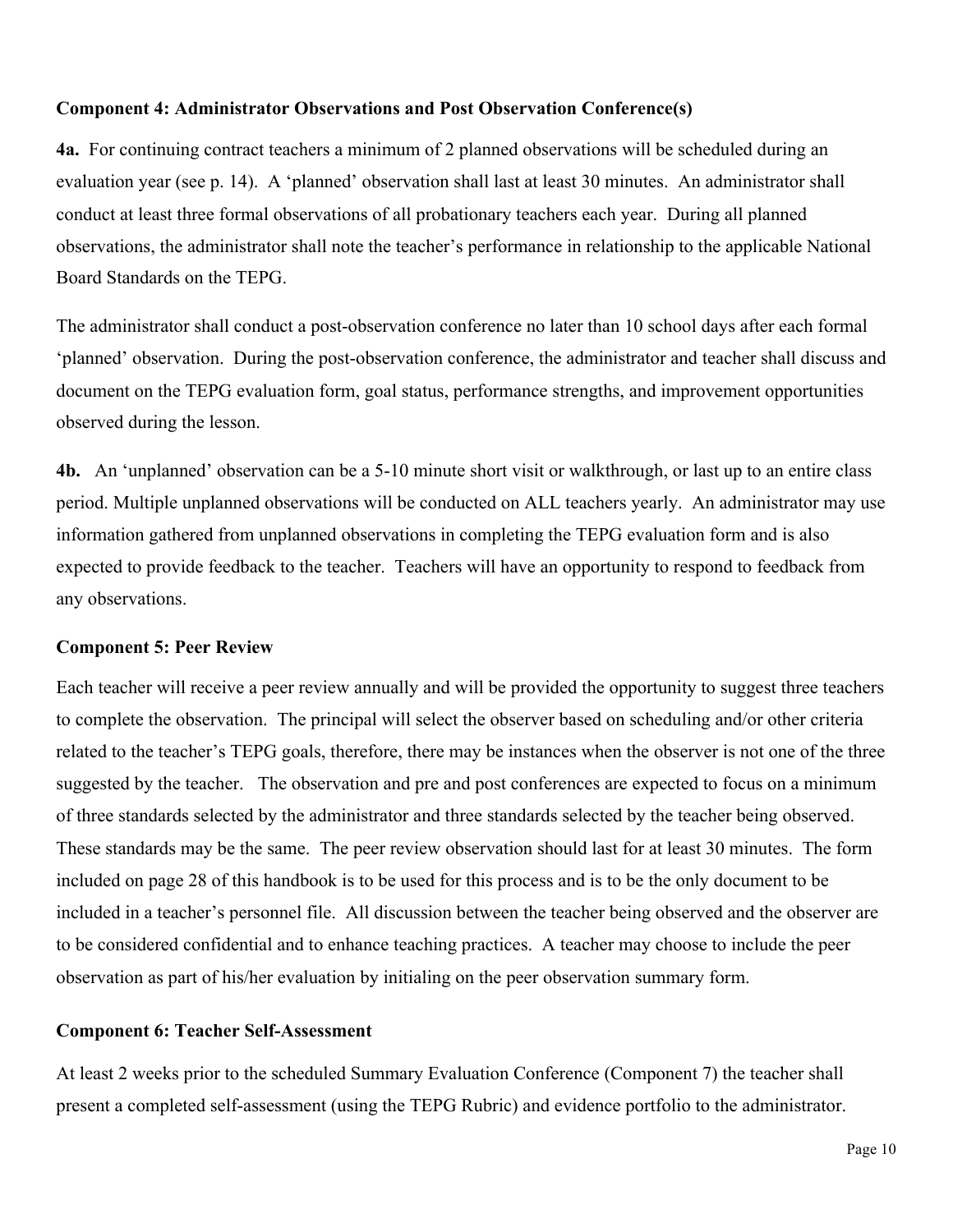#### **Component 7: Summary Evaluation Conference**

Prior to the scheduled conference, the administrator shall complete a *draft* TEPG Summary Rating Form based on evidence gathered from multiple sources, including e.g., the teacher's self-assessment and evidence portfolio. Where multiple ratings exist for a standard or component of the system, an average of the ratings will be used as the initial summary rating for that standard/component. The administrator will also develop draft recommendations for professional development. This draft Summary Evaluation Form will be provided to the teacher in advance of the scheduled conference.

During the Summary Evaluation Conference the administrator and teacher shall discuss the teacher's selfassessment, the teacher's current year student learning and professional growth goals, classroom observations, artifacts and other items included in the teacher's evidence portfolio. At the conclusion of the Summary Evaluation Conference, after all evidence is discussed, the administrator shall: prepare the final rating for each Standard and goal\* in the TEPG Rubric; provide the teacher with the opportunity to add comments to the Summary Evaluation Form, and review the completed form with the teacher. The administrator and teacher will sign the final Summary Evaluation Form before it is placed in the teacher's personnel file.

\*In some cases, the summary evaluation conference will occur before the student assessment results and applicable goal ratings are available. Final results will be added to the summary rating form and shared with the teacher before the end of the school year.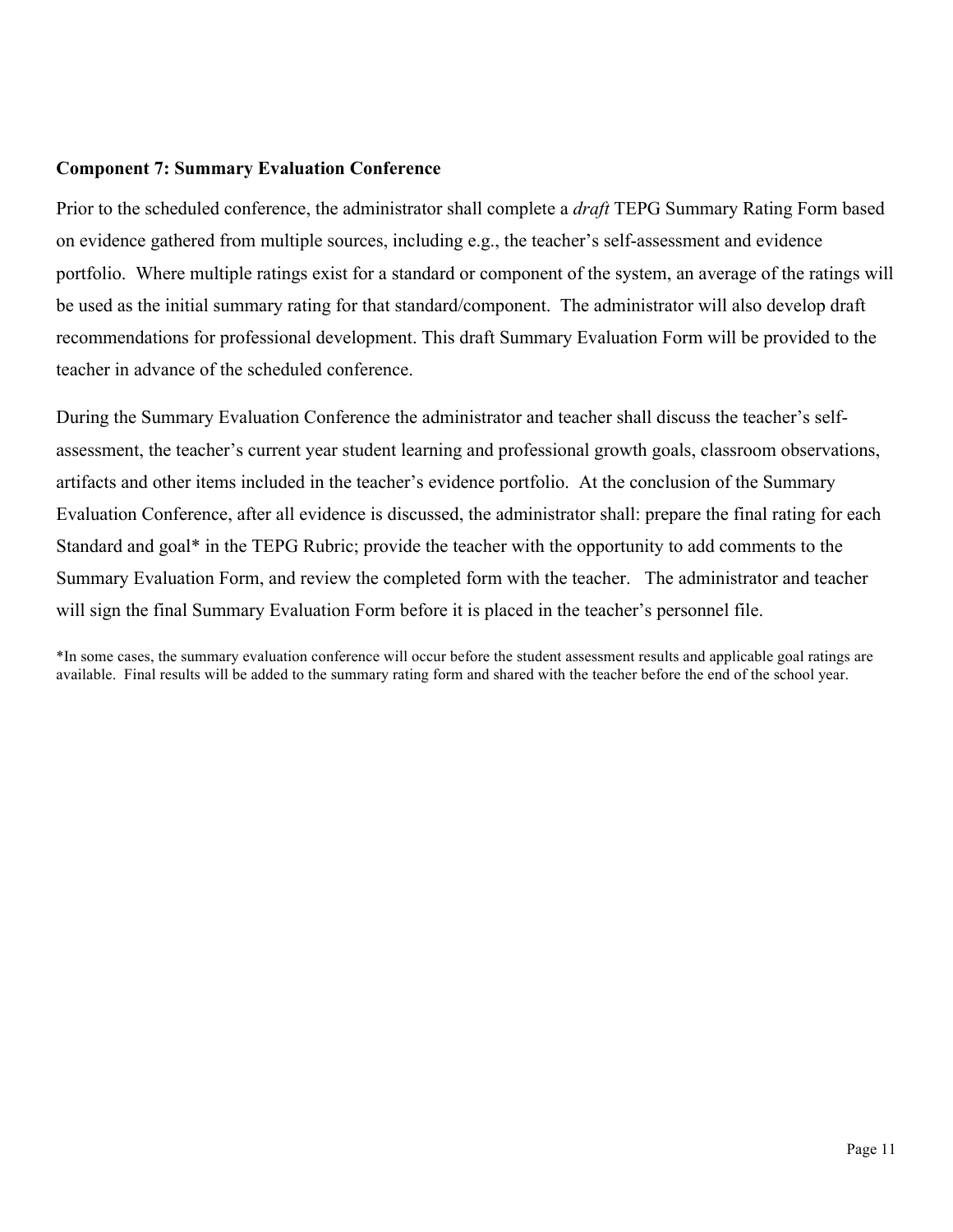## **Use of TEPG Summary Rating**

The summary rating for each teacher will be based on a maximum of 100 point broken down as follows:

| <b>Maximum</b><br><b>Points</b> |                                                                          |               | Area                                                                                 |
|---------------------------------|--------------------------------------------------------------------------|---------------|--------------------------------------------------------------------------------------|
| 68                              | 17 National Board Standards valued up to 4 points each as detailed below |               |                                                                                      |
|                                 | <u>Level</u>                                                             | <b>Rating</b> | Description                                                                          |
|                                 | $\overline{4}$                                                           | Distinguished | Clear, consistent, and convincing evidence of<br>accomplished instructional practice |
|                                 | 3                                                                        | Effective     | Clear evidence of accomplished instructional<br>practice                             |
|                                 | $\overline{2}$                                                           | Developing    | Limited evidence of accomplished instructional<br>practice                           |
|                                 | 1                                                                        | Ineffective   | Limited or no evidence of accomplished<br>instructional practice                     |
| 10                              |                                                                          |               | Student Growth Measurements Identified on Teacher Scorecard                          |
| 14                              | <b>Student Growth Goal</b>                                               |               |                                                                                      |
| 8                               | <b>Professional Growth Goal</b>                                          |               |                                                                                      |

Note: The measurements used in an individual teacher's scorecard will be identified by the District Steering Committee prior to the beginning of the applicable school year. The Committee may also determine that a particular standard or goal is not applicable to a certain position. In such case, the points shall be scaled upward so that the relative relationship among the remaining elements is unchanged.

Each teacher will be classified as distinguished, effective, developing or ineffective based on their summary performance rating (i.e., number of points received) as shown below.

| Summary<br>Performance<br>Rating | Classification |
|----------------------------------|----------------|
| $80+$                            | Distinguished  |
| 65-79                            | Effective      |
| 50-64                            | Developing     |
| Below 50                         | Ineffective    |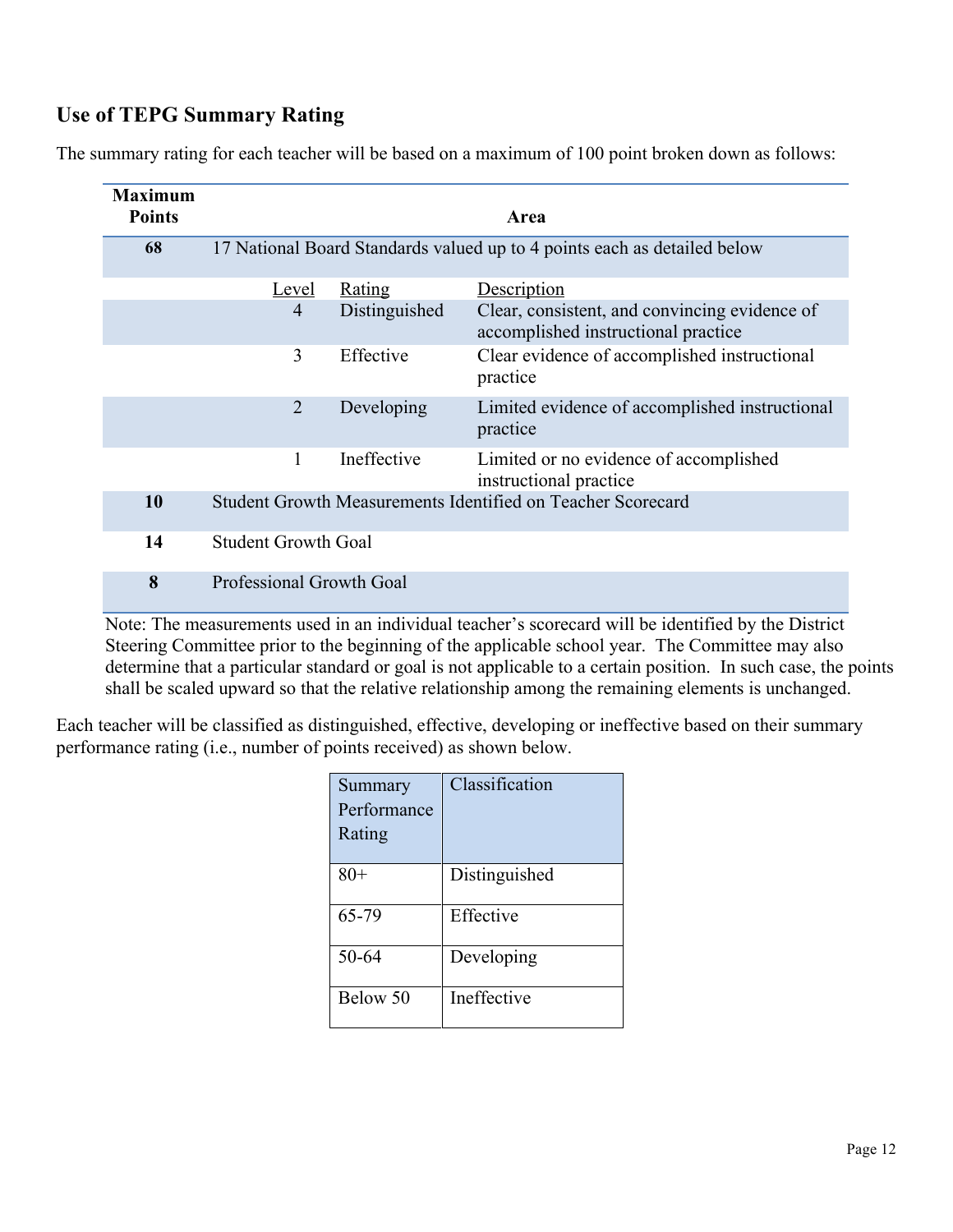Professional growth plans will be tailored to teachers based on their overall summary performance rating. Teacher performance may be a consideration in providing additional leadership roles. Teachers performing at a Distinguished or Effective level of performance will be placed in a 3-year Individualized Growth Plan. Teachers performing at a Developing level will be placed in a 1-year Monitored Growth Plan, while teachers rated as Ineffective will be placed in a 1-year Directed Improvement Plan. Descriptions of each of these professional growth plan follow (Figure 4).



Figure 4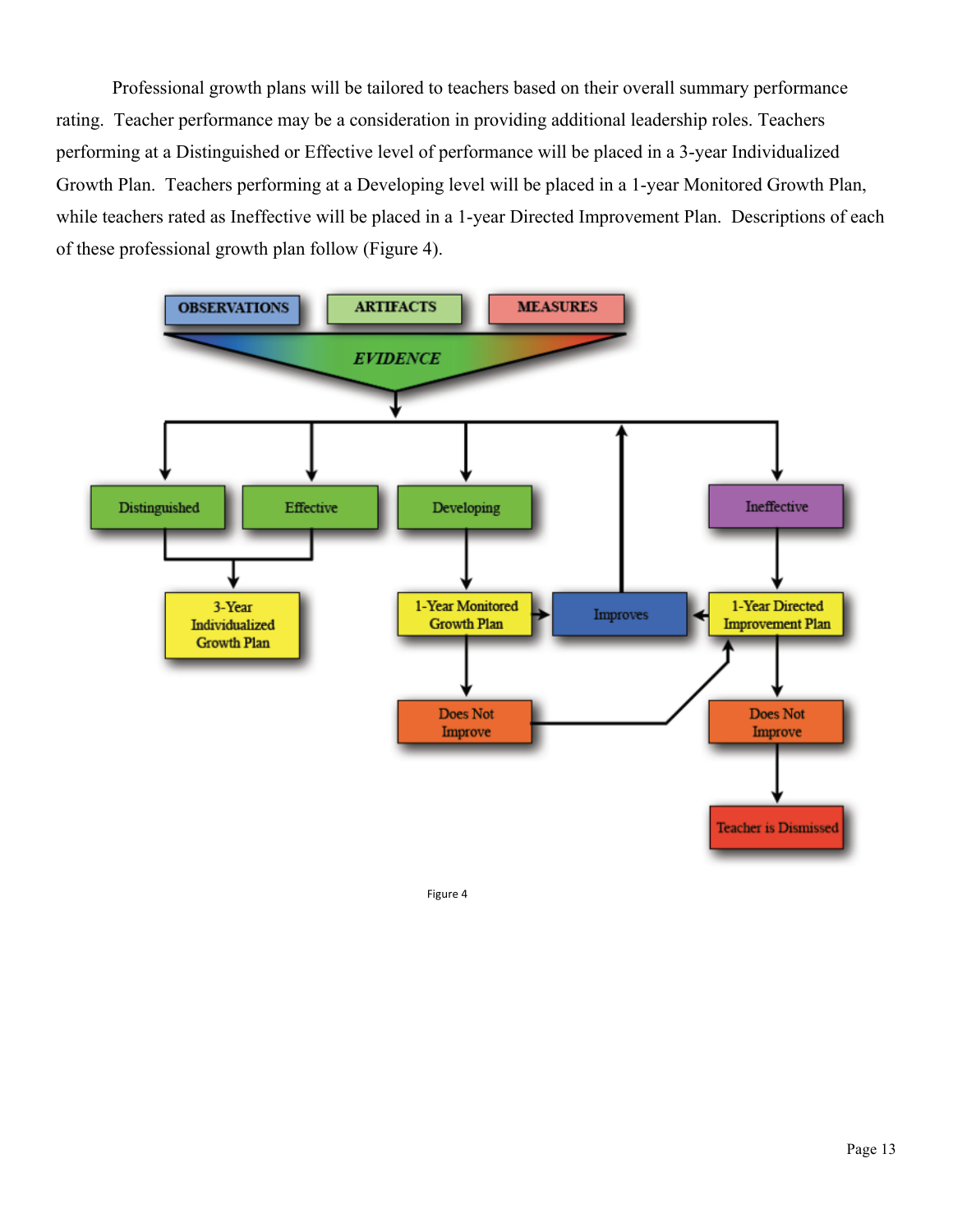#### *Individualized Growth Plan*

Continuing contract teachers with a summary performance classification of "Effective" or "Distinguished" shall be exempt from Component 4a except for the third year of the three-year cycle. Teachers will complete a reflective summary of their annual goals and submit to his/her administrator by May 1. The teacher will participate in a spring conference with his/her administrator. Multiple unplanned observations will be conducted on ALL teachers yearly. If at any time an administrator has evidence that a teacher is no longer performing at the Effective or Distinguished level, the teacher may be placed into an annual evaluation cycle.

#### *Monitored Growth Plan*

A continuing contract teacher with a summary performance classification of "Developing" shall be placed on a one-year Monitored Growth Plan. A teacher on a monitored growth plan will participate in all components of the evaluation system.

A Monitored Growth Plan shall, at a minimum, identify the Standards to be improved, the goals to be accomplished, the activities the teacher should undertake, and a timeline to achieve a performance classification of "Effective." The "Developing" teacher will be assigned an "Effective" or "Distinguished" teacher to assist him/her.

A teacher on a Monitored Growth Plan who subsequently receives a summary performance classification of "Effective" or "Distinguished" shall have successfully completed the Monitored Growth Plan. A teacher who subsequently receives a summary performance classification of "Developing" or "Ineffective" shall be placed on a Directed Improvement Plan for one year.

#### *Directed Improvement Plan*

A continuing contract teacher with a summary performance classification of "Ineffective" shall be placed on a Directed Improvement Plan. A continuing contract teacher with a summary performance classification of "Developing" for two (2) sequential years shall be placed on a Directed Improvement Plan. A teacher on a directed improvement plan will participate in all components of the evaluation system.

The Directed Improvement Plan shall, at a minimum, identify the Standards to be improved, the goals to be accomplished, the activities the teacher shall undertake, and a timeline to achieve a performance classification of "Effective." The teacher on a Directed Improvement Plan be assigned an "Effective" or "Distinguished" teacher to assist him/her.

Any teacher on a Directed Improvement Plan will be observed by a second administrator, who will participate in the determination of the summary performance classification.

- ♦ A teacher who subsequently receives a summary performance classification of "Effective" or "Distinguished" shall have successfully completed their Directed Improvement Plan.
- ♦ A teacher who subsequently receives a summary performance classification of "Ineffective" (or if in Year 2 of a Growth Plan based on successive ratings as "Developing") will, with the approval of the Superintendent, be presented to the MSAD #24 Board of Directors for nonrenewal.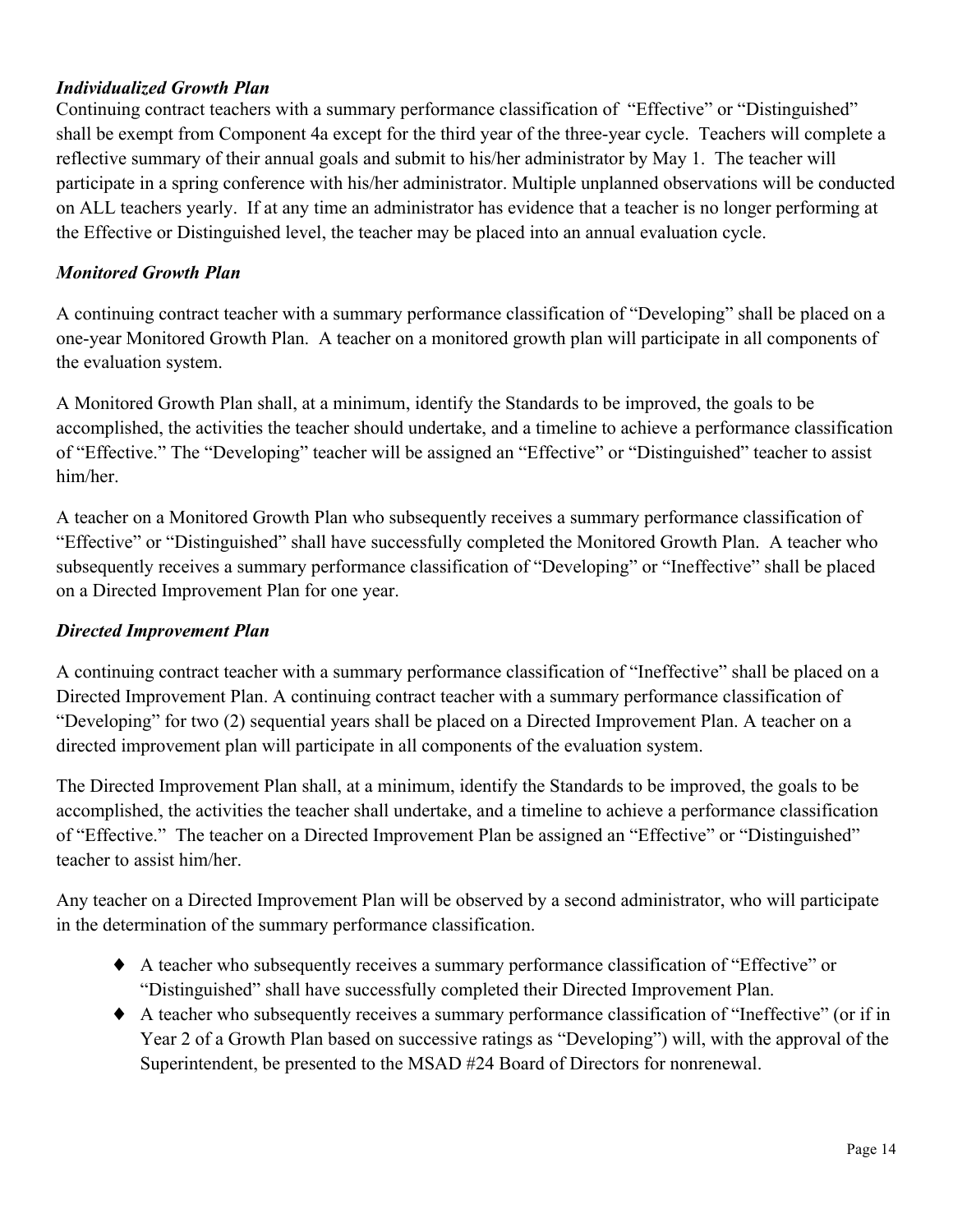♦ If a continuing contract teacher is granted a third developing year and does not score an "Effective" or "Distinguished" classification, the teacher will, with the approval of the Superintendent, be presented to the MSAD #24 Board of Directors for nonrenewal.

## **Probationary Teachers**

All probationary teachers shall be placed on a Monitored Growth Plan for each year of the probationary period. An administrator must generally rate a final year probationary teacher with a summary performance classification of "Effective" or "Distinguished" on the most recent Teacher Summary Rating Form before recommending that teacher for continuing contract status.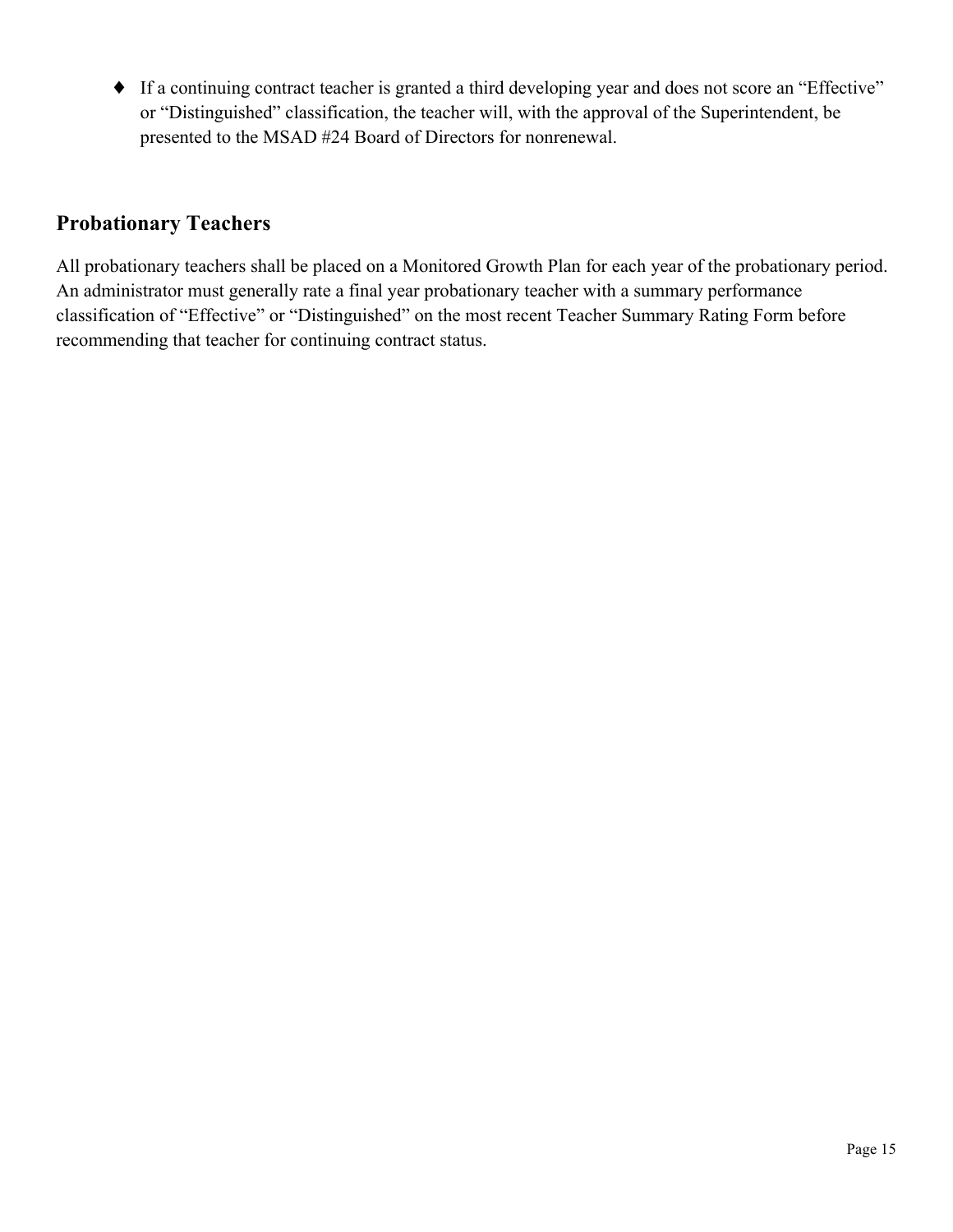## **Teacher Evaluation and Professional Growth Rubric**

#### **NBPTS Core Proposition #1 - Teachers are committed to students and their learning.**

*Standard 1.1 - Teacher recognizes individual differences in their students and adjusts practice accordingly.*

| <b>Ineffective</b><br>Little or no evidence                                                                                                                                                                                      | <b>Developing</b><br>Limited evidence                                                                                                                                                                                  | <b>Effective</b><br>Clear evidence                                                                                                                                                                                                      | <b>Distinguished</b><br>Clear, consistent and<br>convincing evidence                                                                                                                                                                          |
|----------------------------------------------------------------------------------------------------------------------------------------------------------------------------------------------------------------------------------|------------------------------------------------------------------------------------------------------------------------------------------------------------------------------------------------------------------------|-----------------------------------------------------------------------------------------------------------------------------------------------------------------------------------------------------------------------------------------|-----------------------------------------------------------------------------------------------------------------------------------------------------------------------------------------------------------------------------------------------|
| Unaware or unable to identify individual<br>different student learning needs and goals<br>within their classroom.<br>Instructional practice is uniform without<br>adaptation for individual student needs or<br>learning styles. | Limited level of awareness of<br>individual student needs and<br>learning styles.<br>Occasionally adapts<br>instructional practice and sets<br>goals to meet these individual<br>student needs and learning<br>styles. | Moderate level of awareness of<br>individual student needs and<br>learning styles.<br>Frequently adapts instructional<br>practice and implements<br>appropriate goals to meet these<br>individual student needs and<br>learning styles. | High level of awareness of<br>individual student needs and<br>learning styles.<br>Consistently adapts instructional<br>practice and implements high and<br>meaningful goals to meet these<br>individual student needs and<br>learning styles. |

- Uses information on students to inform lesson objectives, plans, instructional strategies, and learning goals
- Includes differentiated goals/activities to address lesson plans and provide for student success
- Uses multiple modes of teaching toward mastery
- Other

*Standard 1.2 - Teacher has an understanding of how students develop and learn and know the backgrounds, abilities, and interests of students.*

| <b>Ineffective</b><br>Little or no evidence                                                                           | <b>Developing</b><br>Limited evidence                                                                                                                          | <b>Effective</b><br>Clear evidence                                                                                                                    | <b>Distinguished</b><br>Clear, consistent and<br>convincing evidence                                                                                    |
|-----------------------------------------------------------------------------------------------------------------------|----------------------------------------------------------------------------------------------------------------------------------------------------------------|-------------------------------------------------------------------------------------------------------------------------------------------------------|---------------------------------------------------------------------------------------------------------------------------------------------------------|
| Makes connections that may be very<br>weak or absent with the students and<br>caregivers.<br><b>Possible evidence</b> | Makes occasional connections<br>that are general and/or sporadic<br>with the students and<br>caregivers which increase<br>teacher knowledge of the<br>student. | Makes regular connections<br>that are clear and ongoing<br>with the students and<br>caregivers which increase<br>teacher knowledge of the<br>student. | Makes frequent connections<br>that are strong and ongoing<br>with the students and<br>caregivers which increase<br>teacher knowledge of the<br>student. |

- Engages other adults to learn about students
- Engages in conversations with students about high interest topics
- Communicates in multiple ways with caregivers
- Acknowledges differences in student backgrounds
- Meets the needs of parents whose first language is not English
- Other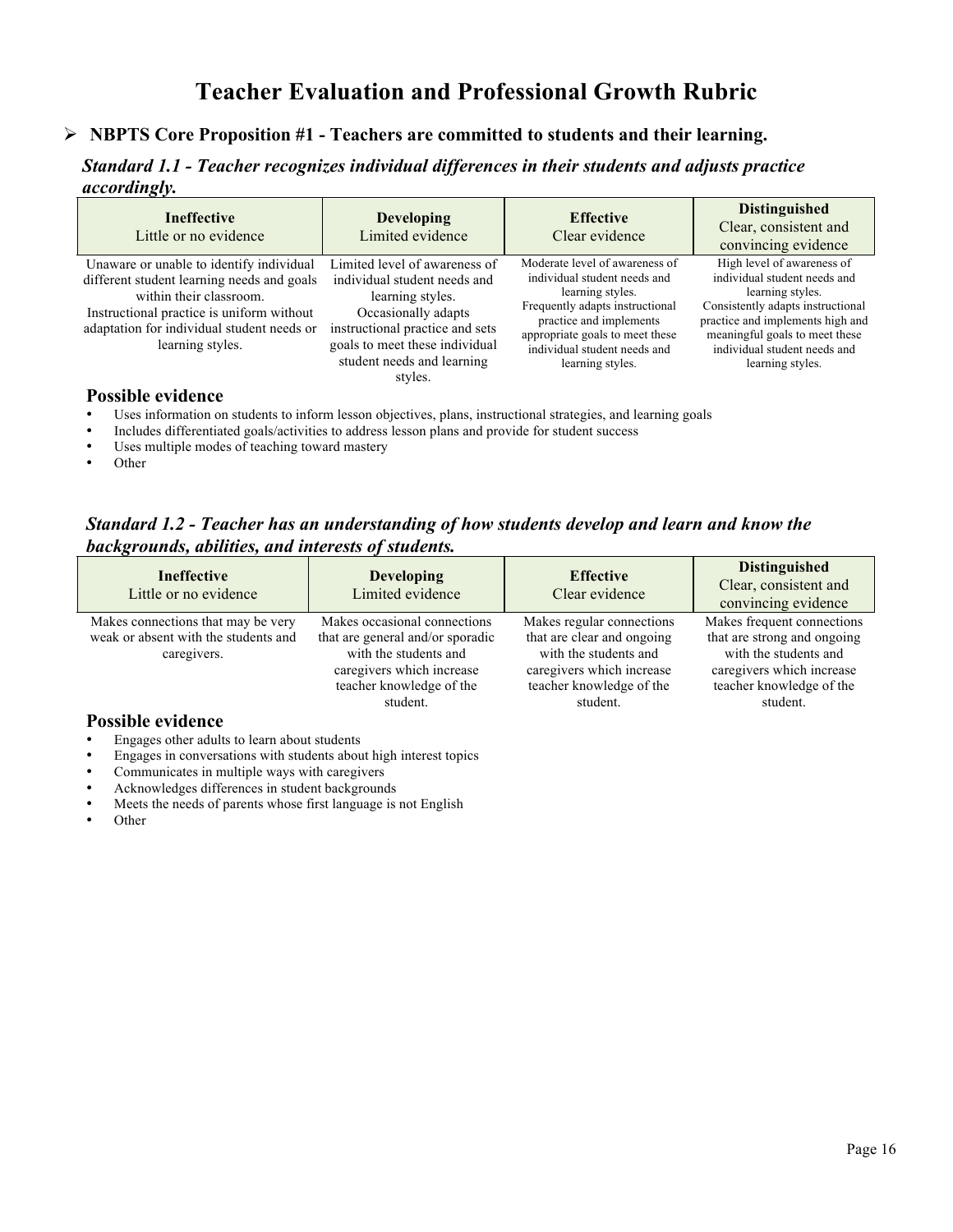#### *Standard 1.3 - Teacher treats students equitably and fosters a stimulating and collaborative environment where all students are encouraged to participate.*

| <b>Ineffective</b><br>Little or no evidence                                                                                                                                  | <b>Developing</b><br>Limited evidence                                                                                                                                         | <b>Effective</b><br>Clear evidence                                                                                                                                                                    | <b>Distinguished</b><br>Clear, consistent and<br>convincing evidence                                                                                                                                                                  |
|------------------------------------------------------------------------------------------------------------------------------------------------------------------------------|-------------------------------------------------------------------------------------------------------------------------------------------------------------------------------|-------------------------------------------------------------------------------------------------------------------------------------------------------------------------------------------------------|---------------------------------------------------------------------------------------------------------------------------------------------------------------------------------------------------------------------------------------|
| Establishes an inconsistent<br>classroom environment where<br>few students participate and<br>work, collaboratively, toward a<br>safe and effective learning<br>environment. | Establishes an inconsistent<br>classroom environment where<br>some students participate and<br>work, collaboratively, toward a<br>safe and effective learning<br>environment. | Establishes a classroom<br>community that is supportive.<br>Most students take intellectual<br>risks, participate and work<br>collaboratively toward a safe<br>and effective learning<br>environment. | Establishes a classroom<br>community that is equitable,<br>accessible, and fair. Virtually all<br>students take intellectual risks,<br>participate and work,<br>collaboratively, toward a safe and<br>effective learning environment. |

#### **Possible evidence**

- Environment encourages students to express their answers and ideas
- Models strategies to diffuse stress and build rapport with students
- Feedback is timely, specific and provided in various ways, such as written comments, conferences, non-verbal gestures
- Makes use of peer mentoring/evaluation techniques as a means of providing feedback to students learning
- Groups students in a variety of ways to promote collaboration and effective learning
- Other

#### *Standard 1.4 - Teacher's mission extends beyond the cognitive capacity of students.*

| <b>Ineffective</b><br>Little or no evidence                                                                                             | <b>Developing</b><br>Limited evidence                                                                                           | <b>Effective</b><br>Clear evidence                                                                                                                                                                       | <b>Distinguished</b><br>Clear, consistent and<br>convincing evidence                                                                                                                             |
|-----------------------------------------------------------------------------------------------------------------------------------------|---------------------------------------------------------------------------------------------------------------------------------|----------------------------------------------------------------------------------------------------------------------------------------------------------------------------------------------------------|--------------------------------------------------------------------------------------------------------------------------------------------------------------------------------------------------|
| Develops classroom<br>expectations that are<br>inappropriate or absent, rarely<br>addressing students' self-<br>concept and motivation. | Develops classroom<br>expectations that are<br>inconsistent, sometimes<br>addressing students' self-<br>concept and motivation. | Develops classroom expectations<br>that encourage character,<br>aspirations, and civic virtues and<br>address students' self-concept,<br>motivation and an emerging sense<br>of personal responsibility. | Develops classroom expectations<br>that demand strong character,<br>aspirations, and civic virtues and<br>nurture students' self-concept,<br>motivation and sense of personal<br>responsibility. |

#### **Possible evidence**

- Communicates belief in students' abilities to accomplish challenging learning goals
- Encourages students to persevere in challenging situations
- Uses positive tone used when speaking with students
- Connects learning to needs and events present in the school, local community and the world
- Models behaviors that encourage students to treat others with respect
- Employs positive behavioral interventions and supports to encourage personal responsibility
- Other

#### **NBPTS Core Proposition #2 - Teachers know the subjects they teach and how to teach those subjects to students.**

#### *Standard 2.1 - Teacher appreciates how knowledge in the subject is created, organized, and linked to other disciplines.*

| <b>Ineffective</b><br>Little or no evidence                           | <b>Developing</b><br>Limited evidence                                                                                                         | <b>Effective</b><br>Clear evidence                                                                                                                     | <b>Distinguished</b><br>Clear, consistent and convincing<br>evidence                                                                                                                                                               |
|-----------------------------------------------------------------------|-----------------------------------------------------------------------------------------------------------------------------------------------|--------------------------------------------------------------------------------------------------------------------------------------------------------|------------------------------------------------------------------------------------------------------------------------------------------------------------------------------------------------------------------------------------|
| Presents factual information<br>only. Rarely or never exposes         | Hints at, but does not explore<br>organizing concepts and                                                                                     | Addresses some, but not all<br>organizing concepts as well as                                                                                          | Consistently addresses central organizing<br>concepts as well as factual information,                                                                                                                                              |
| students to critical thinking<br>and higher order thinking<br>skills. | factual information.<br>Provides limited exposure to<br>critical thinking and higher<br>order thinking skills.<br>Presents some perspectives. | factual information. Frequently<br>develops critical thinking and<br>higher order thinking skills.<br>Presents and critiques multiple<br>perspectives. | developing critical thinking and higher order<br>thinking skills. Critiques and fosters multiple<br>perspectives, questioning prevailing beliefs<br>and assumptions to help themselves. Makes<br>connections to other disciplines. |

#### **Possible evidence**

Structures content around essential questions

- Employs higher order questioning strategies (Bloom's Taxonomy)
- Plans and integrates instruction and activities to highlight cross curricular connections<br>• Stavs current in their content specialty and/or specialities
- Stays current in their content specialty and/or specialities
- Integrates literacy and language strategies in all content areas
- Other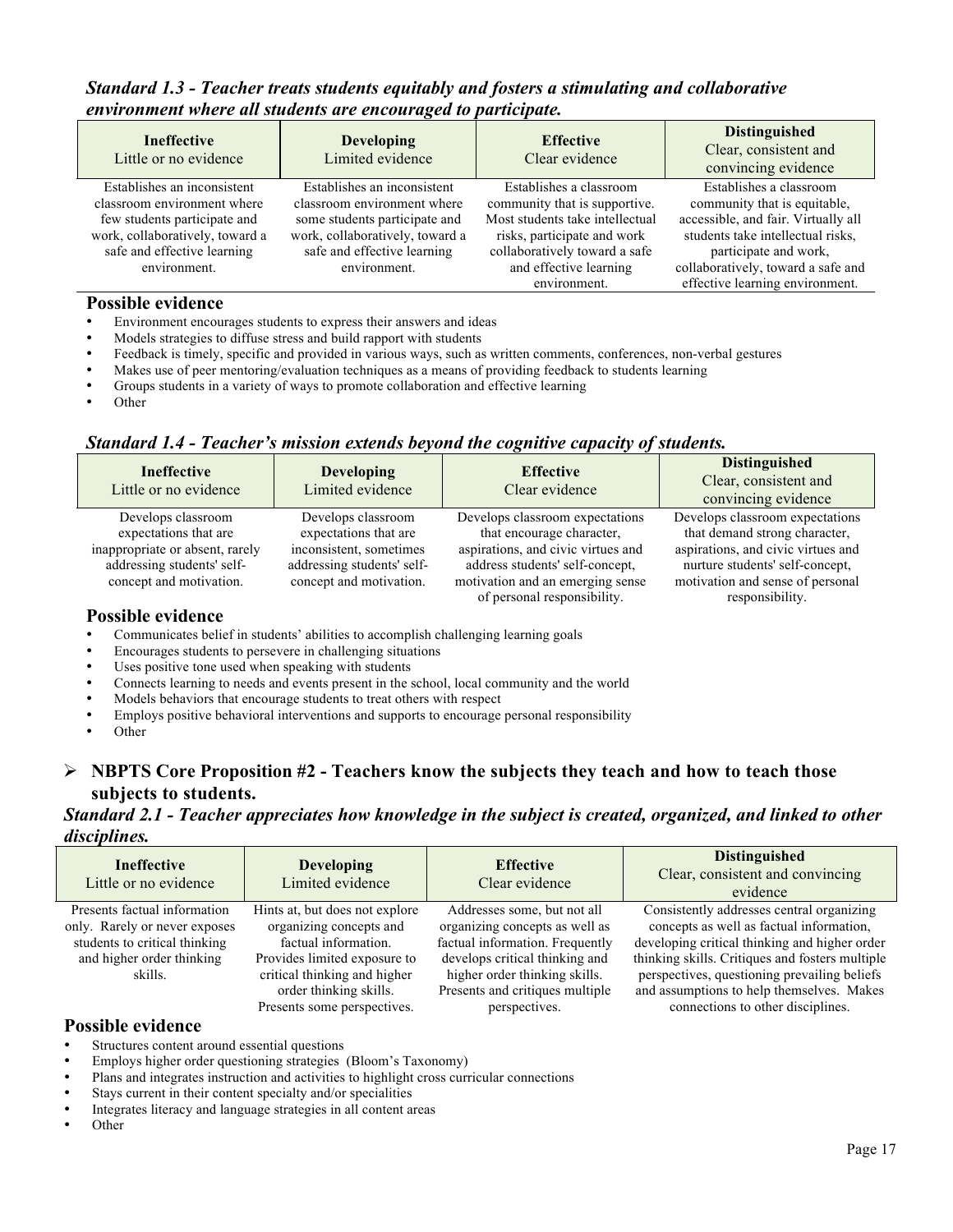|                                                                                                          | $\epsilon$                                                                                                                                                     |                                                                                                                                                                              |
|----------------------------------------------------------------------------------------------------------|----------------------------------------------------------------------------------------------------------------------------------------------------------------|------------------------------------------------------------------------------------------------------------------------------------------------------------------------------|
| <b>Developing</b><br>Limited evidence                                                                    | <b>Effective</b><br>Clear evidence                                                                                                                             | <b>Distinguished</b><br>Clear, consistent and convincing evidence                                                                                                            |
| Generally teaches material                                                                               | Teaches material consistent with approved                                                                                                                      | Teaches the approved curriculum with fidelity,                                                                                                                               |
| compatible with approved                                                                                 | curriculum, displays adequate pedagogical                                                                                                                      | displays strong pedagogical content knowledge                                                                                                                                |
|                                                                                                          |                                                                                                                                                                | by using information about students to choose                                                                                                                                |
| appropriate instructional                                                                                | students to choose appropriate instructional                                                                                                                   | the most appropriate instructional techniques.                                                                                                                               |
| techniques for most students.                                                                            | techniques. Frequently anticipates common                                                                                                                      | Consistently anticipates and addresses common                                                                                                                                |
| Has some knowledge of<br>curricular resources, new<br>materials, methods,<br>technological developments. | misconceptions. Has knowledge of curricular<br>resources, new materials, methods,<br>technological developments and incorporates<br>these into daily practice. | misconceptions. Regularly expands knowledge<br>of curricular resources, new materials,<br>methods, technological developments and<br>incorporates these into daily practice. |
|                                                                                                          | <b>Ineffective</b><br>Little or no<br>curriculum, chooses                                                                                                      | content knowledge by using information about                                                                                                                                 |

#### *Standard 2.2 - Teacher commands specialized knowledge of how to convey a subject to students.*

#### **Sample evidence**

- Demonstrates short and long-term planning aligned with approved curriculum and/or standards
- Identifies appropriate learning goals and clearly communicates goals to students
- Uses strategies to check for understandings and address misconceptions
- Uses instructional strategies such as probing, redirection, and reinforcement to improve the quality of student responses<br>• Using a broad range of current tools and resources to support the learning goals
- Using a broad range of current tools and resources to support the learning goals
- Creates authentic tasks, problems and/or simulations
- Other

#### *Standard 2.3 - Teacher generates multiple paths to knowledge.*

| <b>Ineffective</b><br>Little or no evidence                                                                                         | <b>Developing</b><br>Limited evidence                                                                                               | <b>Effective</b><br>Clear evidence                                                                                                                                                     | <b>Distinguished</b><br>Clear, consistent and convincing<br>evidence                                                                                                                                                                                                            |
|-------------------------------------------------------------------------------------------------------------------------------------|-------------------------------------------------------------------------------------------------------------------------------------|----------------------------------------------------------------------------------------------------------------------------------------------------------------------------------------|---------------------------------------------------------------------------------------------------------------------------------------------------------------------------------------------------------------------------------------------------------------------------------|
| Teacher demonstrates a particular<br>method or strategy to be used by<br>students to approach a set of<br>problems or body of work. | Teacher provides more than<br>one method or strategy to be<br>used by students to approach<br>a set of problems or body of<br>work. | Teacher frequently provides<br>multiple methods or strategies<br>for students to approach issues<br>from different angles.<br>considering multiple criteria<br>and multiple solutions. | Teacher consistently provides multiple<br>methods or strategies for students to<br>approach issues from different angles,<br>considering multiple criteria and multiple<br>solutions. Teacher challenges students to<br>apply knowledge and pose new problems<br>and solutions. |

- Provides different options for student activities to address multiple intelligences
- Multiple solutions/strategies offered to, and accepted from students
- Offers options within curriculum for student choice
- Plans learning activities that build on student strengths, talents and learning preferences (i.e., music, art, movement, etc.)
- Integrates relevant modern technology to engage students and enhance learning<br>
Other
- Other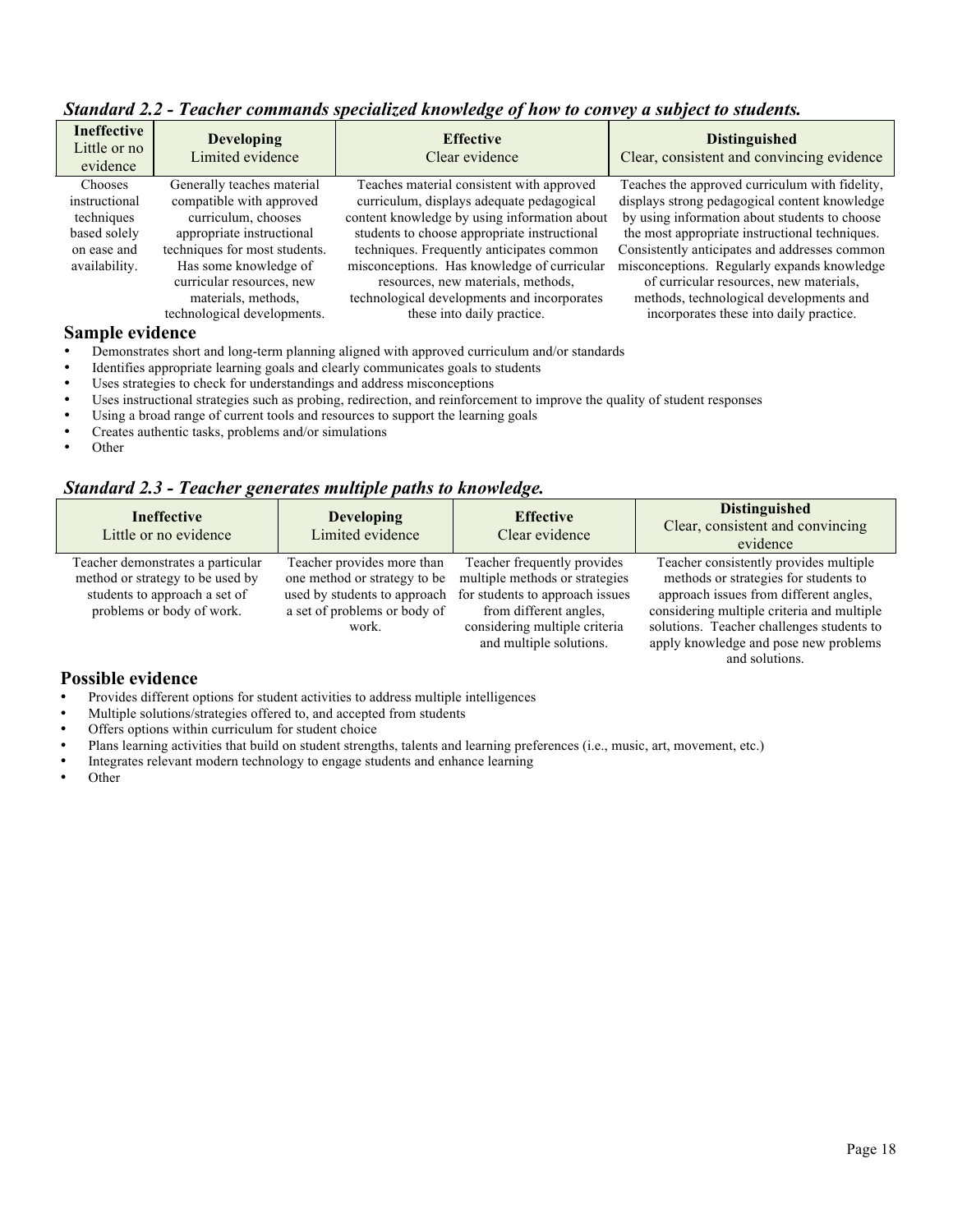#### **NBPTS Core Proposition #3 - Teachers are responsible for managing and monitoring student learning.**

| <b>Ineffective</b><br>Little or no evidence                                                                              | <b>Developing</b><br>Limited evidence                                                                                                  | <b>Effective</b><br>Clear evidence                                                                                                                | <b>Distinguished</b><br>Clear, consistent and convincing evidence                                                                                                                                                                                   |
|--------------------------------------------------------------------------------------------------------------------------|----------------------------------------------------------------------------------------------------------------------------------------|---------------------------------------------------------------------------------------------------------------------------------------------------|-----------------------------------------------------------------------------------------------------------------------------------------------------------------------------------------------------------------------------------------------------|
| Uses limited instructional<br>skills, learning environment<br>remains the same regardless<br>of the learning objectives. | Uses limited instructional<br>skills, implementing them<br>appropriately. Learning<br>environment supports the<br>learning objectives. | Uses a range of instructional<br>skills knowing when to<br>implement, structuring the<br>learning environment to meet<br>the learning objectives. | Uses a wide range of clear, consistent, and<br>compelling instructional skills which successfully<br>engage students in active learning. Knowing when<br>to implement, structuring the learning environment<br>to maximize the learning objectives. |
| <b>Possible evidence</b>                                                                                                 |                                                                                                                                        |                                                                                                                                                   |                                                                                                                                                                                                                                                     |

*Standard 3.1 - Teacher calls on multiple methods to meet goals.*

- Goals are posted and drive instruction
- Students demonstrate that they understand the goals.
- Uses efficient methods for transitions and materials distribution.
- Physical arrangement fosters student learning and allows the teacher to monitor students
- Effectively engages and mobilizes other appropriate adults as teaching assistants.
- Maximizes instructional time
- Provides the time and process for students to reflect on the learning that has occurred
- Other

#### *Standard 3.2 - Teacher orchestrates learning in group settings.*

| <b>Ineffective</b>      | <b>Developing</b>             | <b>Effective</b>                      | <b>Distinguished</b>                            |
|-------------------------|-------------------------------|---------------------------------------|-------------------------------------------------|
| Little or no evidence   | Limited evidence              | Clear evidence                        | Clear, consistent and convincing evidence       |
| Sets low or             | Sets appropriate basic        | Sets social norms and higher          | Sets social norms and highest expectations for  |
| inappropriate           | expectations for interactions | expectations for interactions with    | interactions with peers and teacher to focus on |
| expectations for        | with peers and teacher. Helps | peers and teacher. Helps students     | and enhance learning. Helps students adopt      |
| interactions with peers | students take responsibility  | take responsibility for their own     | roles and responsibilities for their own        |
| and teacher. Has not    | for their own learning. Has   | learning and that of their peers. Has | learning and that of their peers. Has developed |
| developed classroom     | developed limited classroom   | well-developed classroom              | sophisticated classroom management systems      |
| management systems.     | management systems that       | management systems that minimize      | that minimize disruptions and facilitate        |
|                         | minimize disruption.          | disruptions and facilitate learning.  | learning.                                       |

- Encourages students to build upon one another's answers and to stimulate dialogue among learners
- Teaches and models strategies to work effectively with others
- Deliberate decisions are made re student seating/grouping
- Teacher has clear purpose and plan for group work
- Employs effective and efficient routines and procedures that promote student interaction within groups
- Solicits connections from students and models how to listen and respond to other perspectives
- Encourages student independence combined with a sense of personal accountability to classmates
- Other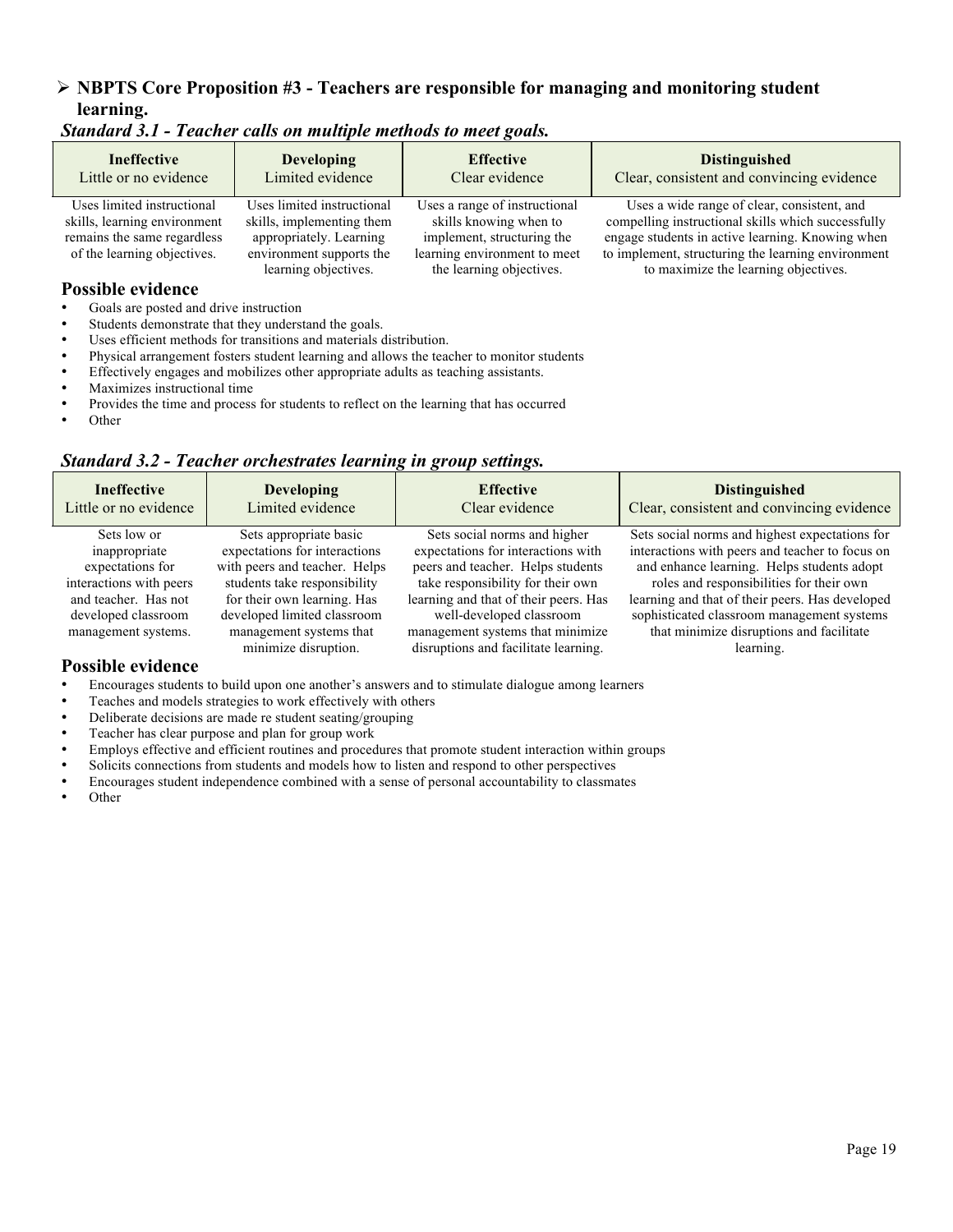#### *Standard 3.3 - Teacher places a premium on student engagement.*

| <b>Ineffective</b><br>Little or no evidence                                                                                                                          | <b>Developing</b><br>Limited evidence                                                                                                                                                              | <b>Effective</b><br>Clear evidence                                                                                                                                                                                                                                                                           | <b>Distinguished</b><br>Clear, consistent and convincing evidence                                                                                                                                                                                                                                                                                                                  |
|----------------------------------------------------------------------------------------------------------------------------------------------------------------------|----------------------------------------------------------------------------------------------------------------------------------------------------------------------------------------------------|--------------------------------------------------------------------------------------------------------------------------------------------------------------------------------------------------------------------------------------------------------------------------------------------------------------|------------------------------------------------------------------------------------------------------------------------------------------------------------------------------------------------------------------------------------------------------------------------------------------------------------------------------------------------------------------------------------|
| Uses limited strategies<br>and engages few<br>students. Does not build<br>upon student interests.<br>Limited encouragement<br>of students to overcome<br>reluctance. | Uses some strategies to<br>engage students and<br>monitors that engagement.<br>Builds upon student<br>interests. Encourages<br>students to overcome<br>personal setbacks, doubts<br>or reluctance. | Uses a variety of strategies to<br>motivate. Engages most students<br>and monitors that engagement.<br>Bridges between current student<br>knowledge and ability and their<br>potential by building upon student<br>interests. Encourages students to<br>overcome personal setbacks,<br>doubts or reluctance. | Uses a wide variety of strategies to motivate and<br>engage virtually all students and monitors that<br>engagement. Bridges between current student<br>knowledge and ability and their potential by<br>building and expanding upon student interests.<br>Encourages students to overcome personal<br>setbacks, doubts or reluctance to push them to a<br>higher level of learning. |

#### **Possible evidence**

- Communicates high expectations to all students<br>• Stimulates student interest and engagement
- Stimulates student interest and engagement<br>• Makes clear to students what they are expected.
- Makes clear to students what they are expected to learn in a way that generates interest and engagement Makes connections to real life situations (e.g. extends knowledge that sparks student curiosity for learni
- Makes connections to real life situations (e.g., extends knowledge that sparks student curiosity for learning beyond required coursework)<br>• Learning is active and requires participation of all students
- Learning is active and requires participation of all students<br>
Other
- Other

#### *Standard 3.4 - Teacher regularly assesses student progress.*

| <b>Ineffective</b>                                                                                                                           | <b>Developing</b>                                                                                                                                                           | <b>Effective</b>                                                                                                                                                                                                                                                          | <b>Distinguished</b>                                                                                                                                                                                                                                                                                                                                                  |
|----------------------------------------------------------------------------------------------------------------------------------------------|-----------------------------------------------------------------------------------------------------------------------------------------------------------------------------|---------------------------------------------------------------------------------------------------------------------------------------------------------------------------------------------------------------------------------------------------------------------------|-----------------------------------------------------------------------------------------------------------------------------------------------------------------------------------------------------------------------------------------------------------------------------------------------------------------------------------------------------------------------|
| Little or no evidence                                                                                                                        | Limited evidence                                                                                                                                                            | Clear evidence                                                                                                                                                                                                                                                            | Clear, consistent and convincing evidence                                                                                                                                                                                                                                                                                                                             |
| Little to no monitoring of<br>individual or class learning.<br>Uses limited evaluation<br>methods. Provides limited<br>feedback to students. | Seldom monitors individual<br>or class learning and makes<br>instructional, data-driven<br>decisions. Uses some<br>evaluation methods.<br>Provides feedback to<br>students. | Frequently monitors individual and<br>class learning and makes<br>instructional, data-driven decisions.<br>Uses multiple evaluation methods.<br>Provides constructive feedback to<br>students, parents and self.<br>Periodically engages students in self-<br>assessment. | Consistently monitors individual and class<br>learning and makes instructional, data-driven<br>decisions. Understands the purposes, timing and<br>focus of multiple evaluation methods and adjusts<br>instruction accordingly. Provides constructive<br>feedback in varied forms to students, parents and<br>self. Regularly engages students in self-<br>assessment. |

- Interprets students' facial expressions and other nonverbal behaviors to determine if further cues or explanations are needed.<br>• Moves among students to check progress and understanding and provides constructive feedback
- Moves among students to check progress and understanding and provides constructive feedback<br>• Uses multiple formative assessment techniques (such as observations conversations running rec
- Uses multiple formative assessment techniques (such as observations, conversations, running records, summarizing, self and/or peer assessment, exit slips, and authentic tasks with rubrics) aligned to goals
- Uses assessment results in planning for individuals and groups and adjusts/differentiates instruction based on progress
- Other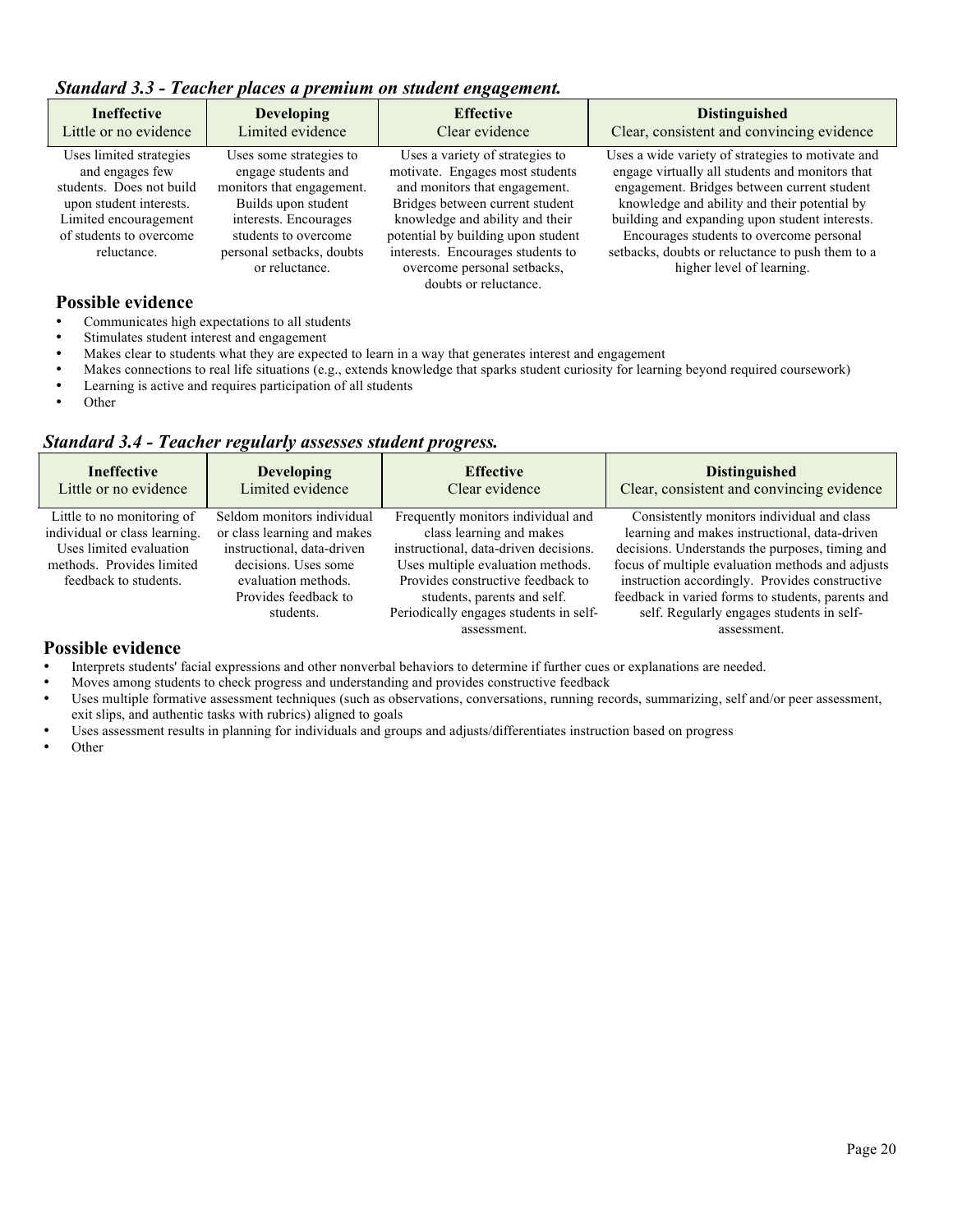#### **NBPTS Core Proposition #4 - Teachers think systematically about their practice and learn from experience.**

| <b>Ineffective</b>                                                                                                                                                                                                        | <b>Developing</b>                                                                                                                                                                                           | <b>Effective</b>                                                                                                                                                                                                                                                             | <b>Distinguished</b>                                                                                                                                                                                                                                                                                                       |
|---------------------------------------------------------------------------------------------------------------------------------------------------------------------------------------------------------------------------|-------------------------------------------------------------------------------------------------------------------------------------------------------------------------------------------------------------|------------------------------------------------------------------------------------------------------------------------------------------------------------------------------------------------------------------------------------------------------------------------------|----------------------------------------------------------------------------------------------------------------------------------------------------------------------------------------------------------------------------------------------------------------------------------------------------------------------------|
| Little or no evidence                                                                                                                                                                                                     | Limited evidence                                                                                                                                                                                            | Clear evidence                                                                                                                                                                                                                                                               | Clear, consistent and convincing evidence                                                                                                                                                                                                                                                                                  |
| Inconsistently follows<br>provided content scope and<br>sequence using a limited<br>variation of instructional<br>strategies without regard to<br>individual student needs or<br>competencies<br><b>Possible evidence</b> | Follows provided content<br>scope and sequence. Makes<br>limited judgments about<br>curricular objectives and<br>instructional strategies based<br>on individual student needs<br>and assessed competencies | Demonstrates thorough knowledge<br>of content scope and sequence.<br>Makes informed judgments about<br>curricular objectives and materials<br>and instructional strategies based on<br>clear understanding of individual<br>student needs and assessed prior<br>competencies | Demonstrates exemplary knowledge of<br>content scope and sequence. Makes insightful<br>judgments grounded in established theory<br>about curricular objectives and materials and<br>instructional strategies based on clear and<br>consistent understanding of individual student<br>needs and assessed prior competencies |

#### *Standard 4.1 - Teacher is continually making difficult choices that test his/her judgment.*

- Models and facilitates student use of higher-level thinking.
- Facilitates and productively guides student discussion
- Pursues divergent patterns and novel approaches to curricular objectives
- Demonstrates informed risk taking
- Other

*Standard 4.2 - Teacher seeks the advice of others and draws upon education research and scholarship to improve practice.*

| <b>Ineffective</b>                                                                                                    | <b>Developing</b>                                                                                                                                                | <b>Effective</b>                                                                                                                                                                                                            | <b>Distinguished</b>                                                                                                                                                                                                                                                |
|-----------------------------------------------------------------------------------------------------------------------|------------------------------------------------------------------------------------------------------------------------------------------------------------------|-----------------------------------------------------------------------------------------------------------------------------------------------------------------------------------------------------------------------------|---------------------------------------------------------------------------------------------------------------------------------------------------------------------------------------------------------------------------------------------------------------------|
| Little or no evidence                                                                                                 | Limited evidence                                                                                                                                                 | Clear evidence                                                                                                                                                                                                              | Clear, consistent and convincing evidence                                                                                                                                                                                                                           |
| Does not reflect on their<br>teaching in order to improve.<br>nor solicit feedback from<br>peers, and administrators. | Sometimes reflects on their<br>teaching in order to improve.<br>drawing upon best practices.<br>Occasionally solicits feedback<br>from peers and administrators. | Frequently reflects on their<br>teaching in order to improve,<br>drawing upon best practices.<br>Often solicits feedback.<br>including observations and<br>critiques, from peers, students,<br>parents, and administrators. | Continually reflects on their teaching in order to<br>improve, drawing upon current research and best<br>practices. Consistently solicits and incorporates<br>feedback, including observations and critiques,<br>from peers, students, parents, and administrators. |

- Shares ideas with and soliciting ideas from peers
- Initiates participation in PD workshops and coursework
- Creative/critical thinking strategies and activities utilized
- Reviews student feedback surveys incorporating results in professional development
- Invites peer observation and critique
- Employs research-based practices
- Other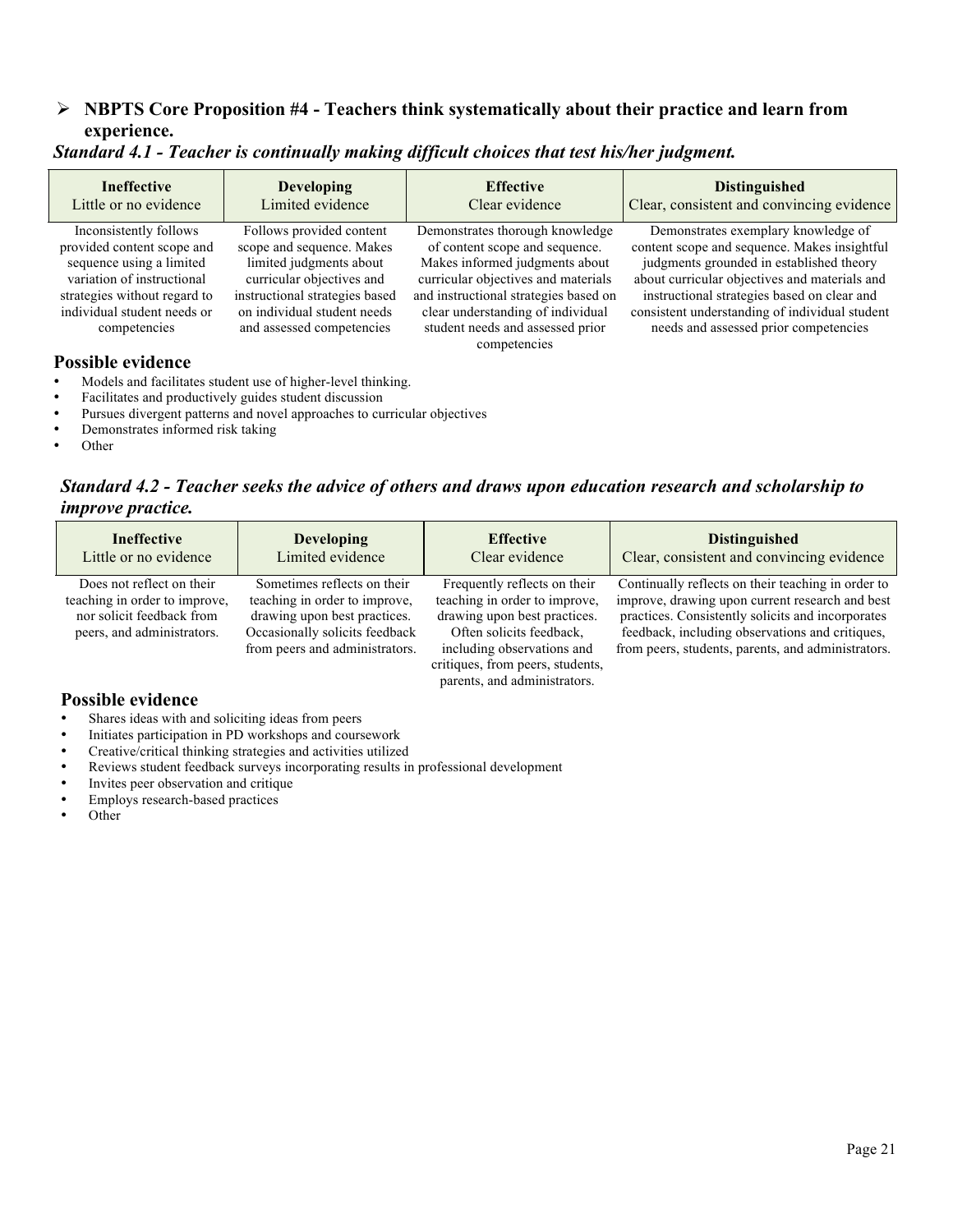#### **NBPTS Core Proposition #5 - Teachers are members of learning communities.** *Standard 5.1 - Teacher contributes to school effectiveness by collaborating with other professionals.*

| <b>Ineffective</b>                                                                                                                                                                             | <b>Developing</b>                                                                                                                                          | <b>Effective</b>                                                                                                                                                                        | <b>Distinguished</b>                                                                                                                                                                                                                                                                                                                                                                 |
|------------------------------------------------------------------------------------------------------------------------------------------------------------------------------------------------|------------------------------------------------------------------------------------------------------------------------------------------------------------|-----------------------------------------------------------------------------------------------------------------------------------------------------------------------------------------|--------------------------------------------------------------------------------------------------------------------------------------------------------------------------------------------------------------------------------------------------------------------------------------------------------------------------------------------------------------------------------------|
| Little or no evidence                                                                                                                                                                          | Limited evidence                                                                                                                                           | Clear evidence                                                                                                                                                                          | Clear, consistent and convincing evidence                                                                                                                                                                                                                                                                                                                                            |
| Contributions to professional<br>development and school-wide<br>improvements are limited to<br>those mandated by district<br>policies regarding<br>professional development and<br>attendance. | Works on professional<br>development and school-<br>wide improvements in<br>pursuit of excellence in<br>teaching and learning<br>experiences for students. | Works and collaborates on<br>professional development and<br>school-wide improvements in a<br>continuous pursuit of excellence in<br>teaching and learning experiences<br>for students. | Initiates, works and collaborates on professional<br>development and school-wide improvements in a<br>continuous pursuit of excellence in teaching and<br>learning experiences for students. Assumes<br>proactive and creative leadership roles within and<br>outside of their learning communities.<br>Challenges negative attitudes and models a<br>solution-oriented disposition. |

#### **Possible evidence**

- Appropriately applies strategies for conflict resolution
- Participates in curriculum work and discussions (common core, etc...) at school and district level<br>• Initiate conversations with quidance, social work, other recourses to support students
- Initiate conversations with guidance, social work, other resources to support students
- Utilize RTI / SAT process for academic and non-academic concerns to get support for students (literacy, math, guidance, behavior)
- Works with unified arts teachers to integrate content and learning experiences
- Keeps apprised of 504 and IEP accommodations
- Works with colleagues across disciplines to find alternative/creative solutions for at-risk students
- Offers to take on leadership roles<br>• Other
- Other

#### *Standard 5.2 - Teacher works collaboratively with parents.*

| <b>Ineffective</b><br>Little or no evidence | <b>Developing</b><br>Limited evidence | <b>Effective</b><br>Clear evidence         | <b>Distinguished</b><br>Clear, consistent and convincing<br>evidence |
|---------------------------------------------|---------------------------------------|--------------------------------------------|----------------------------------------------------------------------|
| Communicates in a limited                   | Communicates with                     | Communicates with guardians by             | Communicates consistently with guardians,                            |
| fashion with guardians to                   | guardians inconsistently to           | enlisting their support in fostering       | enlisting their support in fostering learning                        |
| inform them of their child's                | inform them of their child's          | learning and good habits, informing them   | and good habits, informing them of school                            |
| progress. Makes little or no                | progress. Aware of the                | of their child's progress. Understands the | programs and their child's progress.                                 |
| attempt to address the                      | physical, academic,                   | familial barriers and the physical,        | Understands traditional cultural and familial                        |
| physical, academic and                      | social/emotional needs of             | academic, social/emotional needs of each   | barriers and the physical, academic,                                 |
| social/emotional needs of                   | each student and attempts to          | student and employs skills and strategies  | social/emotional needs of each student and                           |
| each student.                               | address them.                         | to address them.                           | employs skills and strategies to address them.                       |

- Are partners with parents in the education of their children
- Provides constructive feedback to parents using rubrics, progress reports, conferences, communication logs.
- Considers the needs and schedules of families when planning classroom events
- Solicits parent feedback through surveys, meetings and/or technology
- Collaborates with parents to offer support for students outside of direct instruction
- Supports students before/after school
- Other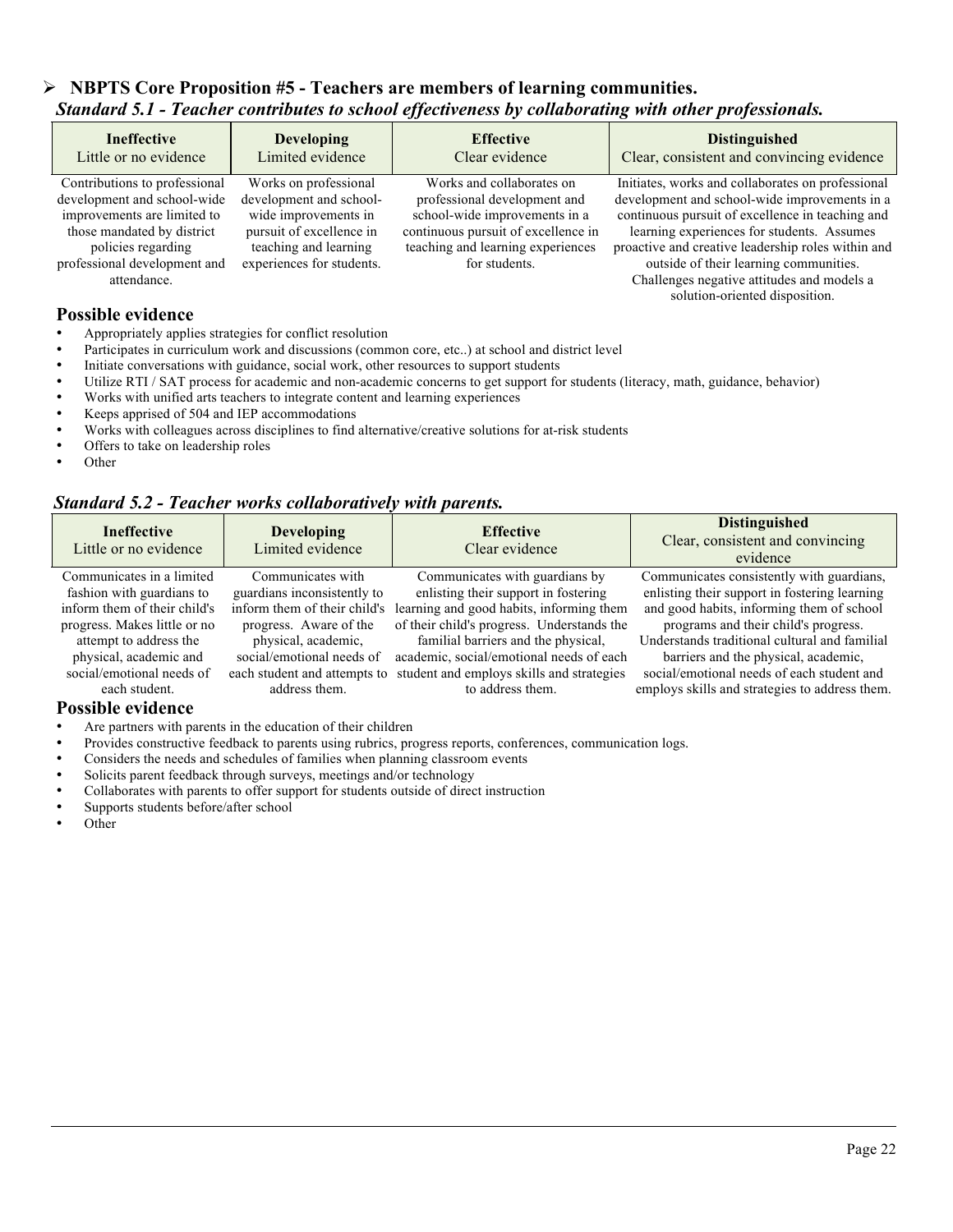|  | Standard 5.3 - Teacher takes advantage of community resources. |
|--|----------------------------------------------------------------|
|  |                                                                |

| <b>Ineffective</b><br>Little or no evidence                                                                        | <b>Developing</b><br>Limited evidence                                                                                                                                                         | <b>Effective</b><br>Clear evidence                                                                                                                                                                      | <b>Distinguished</b><br>Clear, consistent and convincing evidence                                                                                                                                                                                                |
|--------------------------------------------------------------------------------------------------------------------|-----------------------------------------------------------------------------------------------------------------------------------------------------------------------------------------------|---------------------------------------------------------------------------------------------------------------------------------------------------------------------------------------------------------|------------------------------------------------------------------------------------------------------------------------------------------------------------------------------------------------------------------------------------------------------------------|
| Unaware of community's<br>character. Unfamiliar with<br>the community, its diversity<br>and students' backgrounds. | Somewhat aware of<br>community's character and<br>its effects on students.<br>Somewhat understands the<br>community, its diversity<br>and students' backgrounds<br>as resources for learning. | Cultivates expanded knowledge about<br>the community's character and its<br>effects on students. Capitalizes on the<br>community, its diversity and students'<br>backgrounds as resources for learning. | Cultivates comprehensive knowledge about<br>the community's character and its effects on<br>school and students. Capitalizes on and<br>engages the community, its diversity and<br>students' backgrounds and employs them as<br>powerful resources for learning. |

#### **Possible evidence**

- Utilizes older students to engage/mentor younger students
- Directs students toward needed community resources as appropriate
- Actively encourages and uses parent and community volunteers<br>• Promotes field trips that connect history and culture to the stude
- Promotes field trips that connect history and culture to the students' community<br>• Uses community based learning projects (e.g. oral history, cultural journalism, e.g.
- Uses community based learning projects (e.g. oral history, cultural journalism, etc.)
- Other

#### *That we Standard 5.4 - Teacher considers his/her professional ethics in interactions with students, colleagues, primary caregivers, and the public.*

| <b>Ineffective</b><br>Little or no evidence | <b>Developing</b><br>Limited evidence | <b>Effective</b><br>Clear evidence  | <b>Distinguished</b><br>Clear, consistent and convincing<br>evidence |
|---------------------------------------------|---------------------------------------|-------------------------------------|----------------------------------------------------------------------|
| Limited understanding of basic              | Displays basic standards of           | Displays high standards of          | Facilitates a professional vision by                                 |
| standards of honesty, integrity,            | honesty, integrity, confidentiality   | honesty, integrity, confidentiality | displaying the highest standards of                                  |
| confidentiality and discretion in           | and discretion in their words and     | and discretion in their words and   | honesty, integrity, confidentiality and                              |
| their words and actions; neglects to        | actions; sometimes considers the      | actions; routinely considers the    | discretion in their words and actions;                               |
| consider the needs of students              | needs of students when                | needs of students when              | consistently considers the needs of                                  |
| when interacting with colleagues,           | interacting with colleagues,          | interacting with colleagues,        | students when interacting with colleagues,                           |
| students, and the public; bases             | students, and the public; may         | students, and the public; bases     | students, and the public; uses influence to                          |
| judgment on hearsay rather than             | base judgment on hearsay rather       | judgments and decisions on hard     | convince others of the importance of                                 |
| hard information; Demonstrates              | than hard information; attempts       | information rather than on          | maintaining this vision when interacting                             |
| limited awareness and compliance            | to demonstrate awareness and          | hearsay and tradition;              | with colleagues, students and the public;                            |
| with school and district policies           | compliance with school and            | Consistently complies with          | consistently adheres to and upholds                                  |
| regarding professional behavior             | district policies regarding           | school and district policies        | school and district policies regarding                               |
| and confidentiality.                        | professional behavior and             | regarding professional behavior     | professional behavior and confidentiality.                           |
|                                             | confidentiality.                      | and confidentiality.                |                                                                      |
| Possible evidence                           |                                       |                                     |                                                                      |

- Bases judgment and recommendations on hard information rather than on hearsay and tradition
- Operates with best interest of students in mind
- Models and creates conditions in which students and adults act altruistically
- Influences other members of the learning community to be good citizens and contribute in a positive manner to the broader community.
- Recognizes potential bias in the learning community and intervenes when practices may marginalize students
- Is a positive role model for the learning community
- Other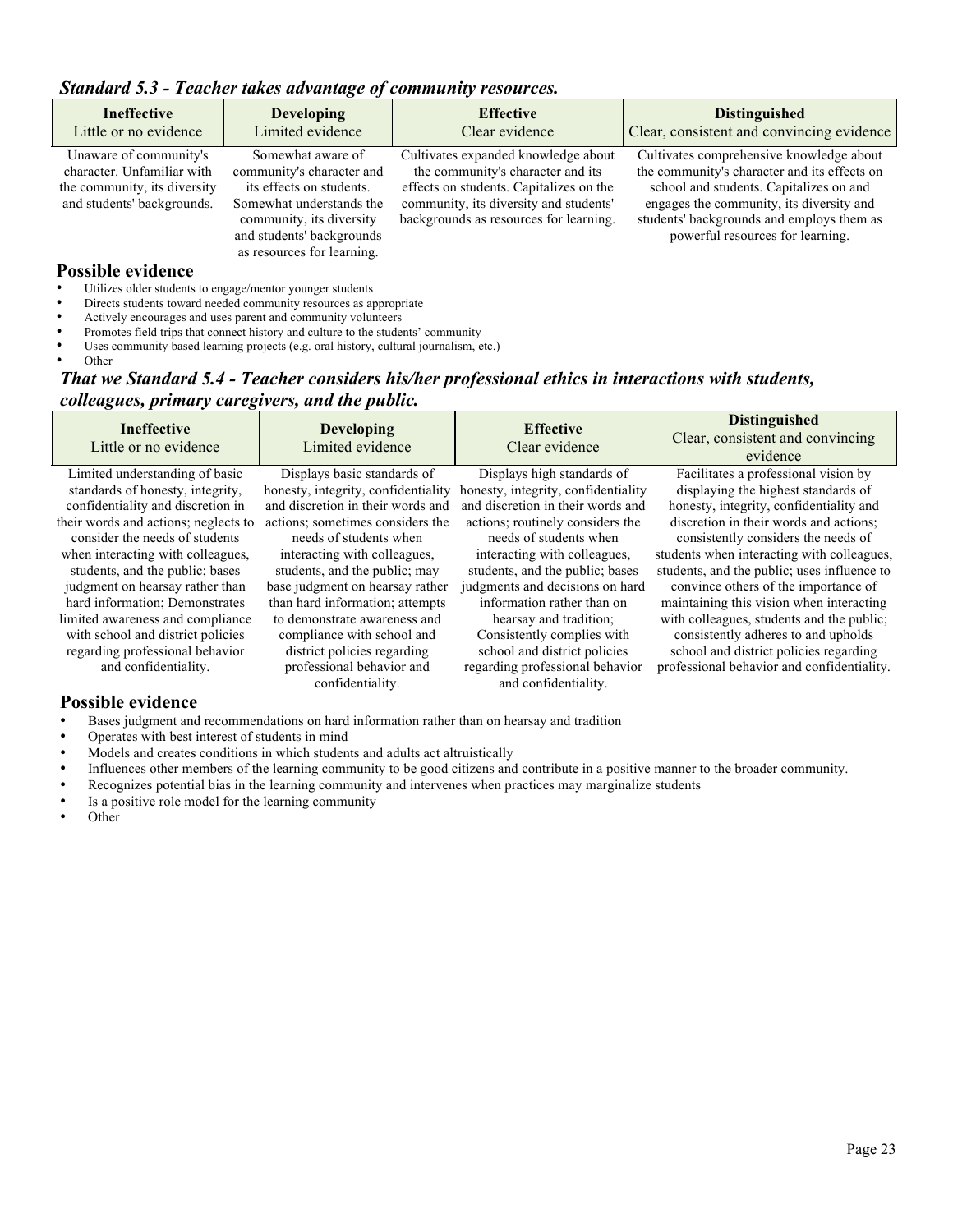#### **Student Growth Measurement (based upon present measurements)** *Goal Achievement (1-10 points)*

| <b>Ineffective</b><br>Little or no evidence<br>(1 Point)                                   | <b>Developing</b><br>Limited evidence<br>$(3$ Points)                                   | <b>Effective</b><br>Clear evidence<br>(8 Points)           | <b>Distinguished</b><br>Clear, consistent and<br>convincing evidence<br>$(10$ Points)     |
|--------------------------------------------------------------------------------------------|-----------------------------------------------------------------------------------------|------------------------------------------------------------|-------------------------------------------------------------------------------------------|
| No improvement over base and<br>less than 50% of students are<br>meeting growth target(s). | Improvement over base but less<br>than 55% of students are<br>meeting growth target(s). | 55% or more of students are<br>meeting growth target $(s)$ | Maximum stated goal of 65%<br>reached or surpassed on all<br>student growth measurements. |

#### **Student Learning Goal**  *Goal Development (1-4 points)*

| <b>Ineffective</b><br>Little or no evidence<br>$(1$ Point)                                                                      | <b>Developing</b><br>Limited evidence<br>$(2$ Points)                                                                                         | <b>Effective</b><br>Clear evidence<br>$(3$ Points)                                                                                                      | <b>Distinguished</b><br>Clear, consistent and<br>convincing evidence<br>(4 Points)                                 |
|---------------------------------------------------------------------------------------------------------------------------------|-----------------------------------------------------------------------------------------------------------------------------------------------|---------------------------------------------------------------------------------------------------------------------------------------------------------|--------------------------------------------------------------------------------------------------------------------|
| . Teacher did not bring a<br>student learning goal to the Fall<br>Conference A goal was<br>developed with the<br>Administrator. | Teacher did bring a student<br>learning goal to the Fall<br>Conference, but the goal was<br>not clearly defined and<br>measurable. A goal was | Teacher did bring a clearly<br>defined and measurable student<br>learning goal to the Fall<br>Conference. The goal was<br>edited in the Fall Conference | Clearly defined and measurable<br>student learning goal and<br>directly tied to school and<br>district objectives. |
|                                                                                                                                 | developed with the<br>Administrator.                                                                                                          | with Administrator.                                                                                                                                     |                                                                                                                    |

#### *Goal Achievement (1-10 points)*

| <b>Ineffective</b><br>Little or no evidence<br>$(1$ Point) | <b>Developing</b><br>Limited evidence<br>$(3$ Points) | <b>Effective</b><br>Clear evidence<br>$(8$ Points) | <b>Distinguished</b><br>Clear, consistent and<br>convincing evidence<br>$(10$ Points) |
|------------------------------------------------------------|-------------------------------------------------------|----------------------------------------------------|---------------------------------------------------------------------------------------|
| No measurable progress toward<br>achieving goal.           | Some measurable progress<br>toward achieving goal.    | Goal achieved.                                     | Goal surpassed.                                                                       |

#### **Professional Growth Goal**  *Goal Development (1-4 points)*

| <b>Ineffective</b><br>Little or no evidence<br>$(1$ Point) | <b>Developing</b><br>Limited evidence<br>$(2$ Points) | <b>Effective</b><br>Clear evidence<br>(3 Points)                                                                         | <b>Distinguished</b><br>Clear, consistent and<br>convincing evidence<br>$(4$ Points)                                 |
|------------------------------------------------------------|-------------------------------------------------------|--------------------------------------------------------------------------------------------------------------------------|----------------------------------------------------------------------------------------------------------------------|
| goal.                                                      | growth goal.                                          | No defined professional growth Somewhat defined professional Clearly defined and measurable<br>professional growth goal. | Clearly defined and measurable<br>professional growth goal with<br>application to school and district<br>objectives. |

#### *Goal Achievement (1-4 points)*

| <b>Ineffective</b><br>Little or no evidence<br>$(1$ Point) | <b>Developing</b><br>Limited evidence<br>$(2$ Points) | <b>Effective</b><br>Clear evidence<br>(3 Points) | <b>Distinguished</b><br>Clear, consistent and<br>convincing evidence<br>(4 Points) |
|------------------------------------------------------------|-------------------------------------------------------|--------------------------------------------------|------------------------------------------------------------------------------------|
| No measurable progress toward<br>achieving goal.           | Some measurable progress<br>toward achieving goal.    | Goal achieved.                                   | Goal surpassed.                                                                    |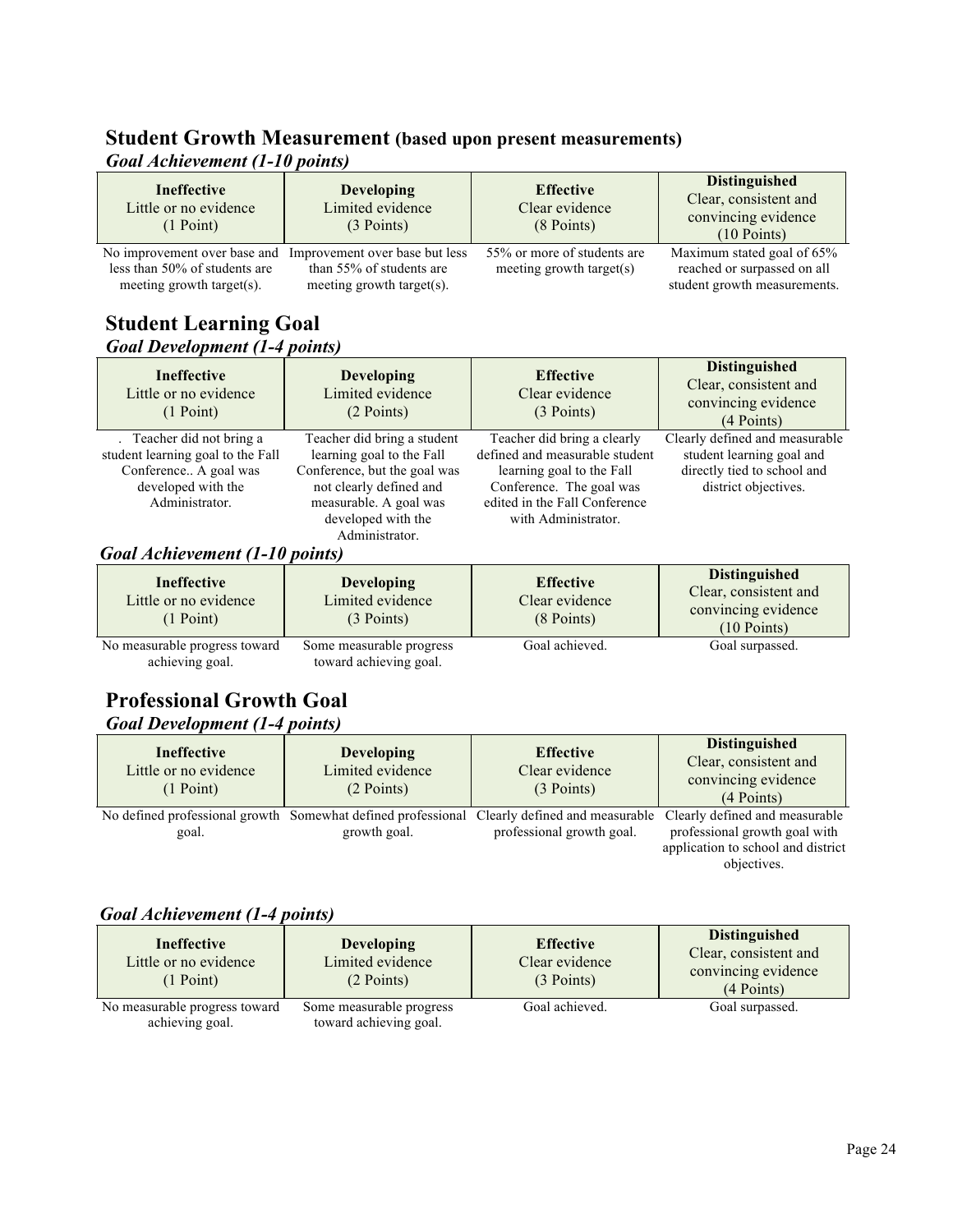## **TEPG Summary Rating Form**

*For use in the teacher self-assessment and the summary review.*

| Name:            | Date completed:                                               |
|------------------|---------------------------------------------------------------|
| School:          | School year:                                                  |
| Evaluator:       | Status (check one)                                            |
| Evaluator title: | <b>CE</b> Probationary Teacher<br>Continuing Contract Teacher |

## **Part I: Instructional Practice Performance Ratings**

Core Proposition 1: *Teachers are committed to students and their learning*

| ctive-<br>$^{+}$ | eveloping | .<br>≧<br>Ę<br>Ē | L<br>Бh<br>Ξ<br>Ξ<br>Ξ |
|------------------|-----------|------------------|------------------------|
|                  |           |                  |                        |

| 1.1 | Teacher recognizes individual differences in students and adjusts their practice<br>accordingly.                                               |  |  |
|-----|------------------------------------------------------------------------------------------------------------------------------------------------|--|--|
| 1.2 | Teacher has an understanding of how students develop and learn and know the<br>backgrounds, abilities, and interests of students.              |  |  |
| 1.3 | Teacher treats students equitably and fosters a stimulating and collaborative<br>environment where all students are encouraged to participate. |  |  |
| 1.4 | Teacher's' mission extends beyond the cognitive capacity of their students.                                                                    |  |  |
|     | $\mathcal{N}$ $\alpha_{i_1, \ldots, i_n}$                                                                                                      |  |  |

Strengths:

- $\triangleright$  Growth opportunity:
- $\triangleright$  Other comments:

|     | Core Proposition 2: Teachers know the subjects they teach and how to<br>teach those subjects to student       |  | $\overline{4}$ |
|-----|---------------------------------------------------------------------------------------------------------------|--|----------------|
| 2.1 | Teacher appreciates how knowledge in their subject is created, organized, and<br>linked to other disciplines. |  |                |
| 2.2 | Teacher commands specialized knowledge of how to convey a subject to students.                                |  |                |
| 2.3 | Teacher generates multiple paths to knowledge.                                                                |  |                |

 $\triangleright$  Strengths:

 $\triangleright$  Growth opportunity:

 $\triangleright$  Other comments: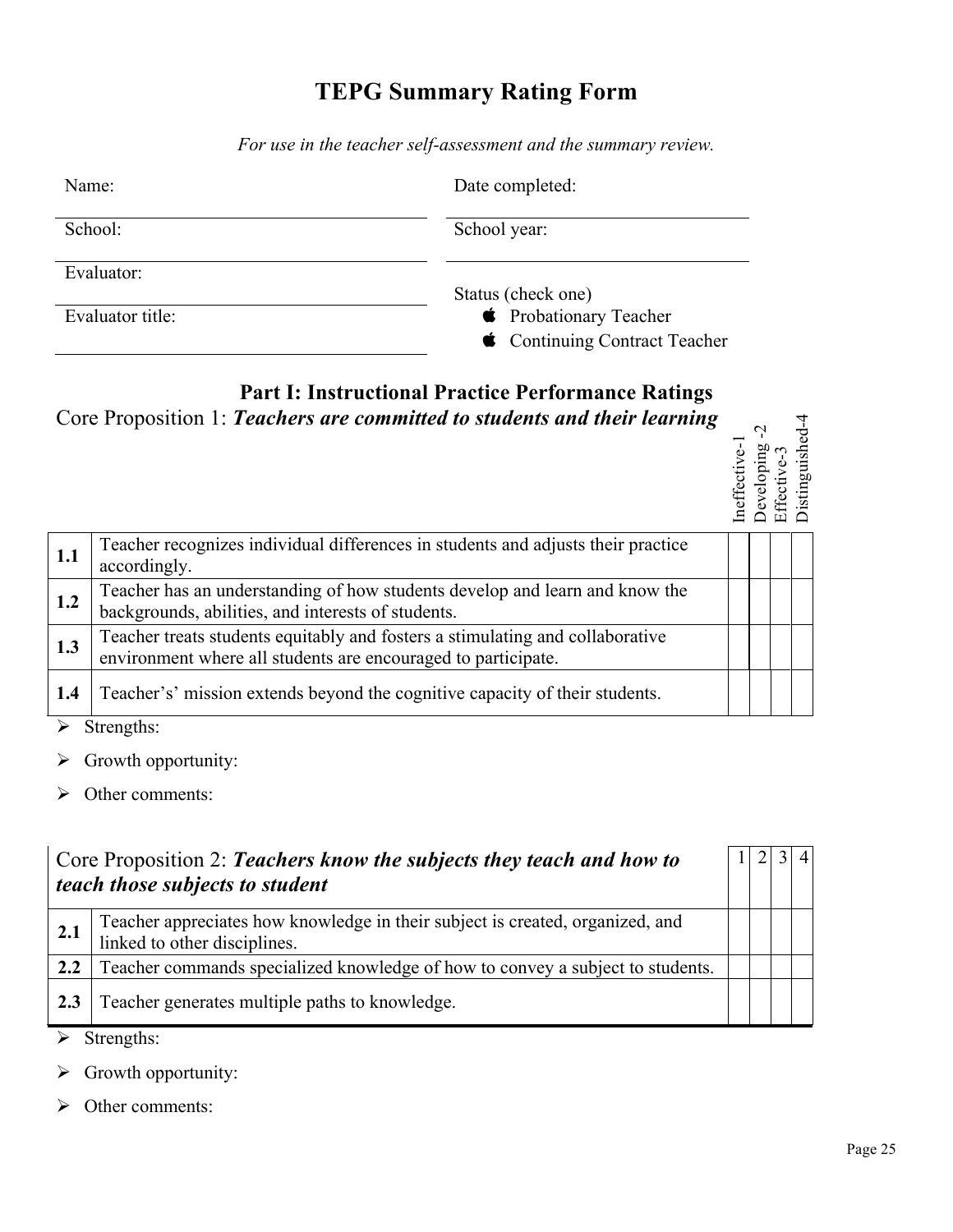## Core Proposition 3: *Teachers are responsible for managing and monitoring student learning*

| 3.1 | Teacher calls on multiple methods to meet their goals. |  |  |
|-----|--------------------------------------------------------|--|--|
| 3.2 | Teacher orchestrates learning in group settings.       |  |  |
| 3.3 | Teacher places a premium on student engagement.        |  |  |
| 3.4 | Teacher regularly assesses student progress.           |  |  |

- $\triangleright$  Strengths:
- $\triangleright$  Growth opportunity:
- $\triangleright$  Other comments:

## Core Proposition 4: *Teachers think systematically about their practice and*  1 2 3 4 *learn from experience*

|     | Teacher is continually making difficult choices that test their judgment.                                              |  |  |
|-----|------------------------------------------------------------------------------------------------------------------------|--|--|
| 4.2 | Teacher seeks the advice of others and draws upon educational research and  <br>scholarship to improve their practice. |  |  |

 $\triangleright$  Strengths:

- $\triangleright$  Growth opportunity:
- $\triangleright$  Other comments:

#### Core Proposition 5: *Teachers are members of learning communities* 1 2 3 4

| 5.1                  | Teacher contributes to school effectiveness by collaborating with other<br>professionals. |  |  |
|----------------------|-------------------------------------------------------------------------------------------|--|--|
| 5.2                  | Teacher works collaboratively with parents.                                               |  |  |
| 5.3                  | Teacher takes advantage of community resources.                                           |  |  |
| 5.4                  | Teacher considers their professional ethics in all interactions                           |  |  |
| $\sim$ $\sim$ $\sim$ |                                                                                           |  |  |

 $\triangleright$  Strengths:

- $\triangleright$  Growth opportunity:
- $\triangleright$  Other comments:

#### 1 2 3 4

## **6.0 Student Learning Goal**

| <b>6.1</b> Goal Development |  |  |
|-----------------------------|--|--|
| $\triangleright$ Strengths: |  |  |

- $\triangleright$  Growth opportunity:
- $\triangleright$  Other comments: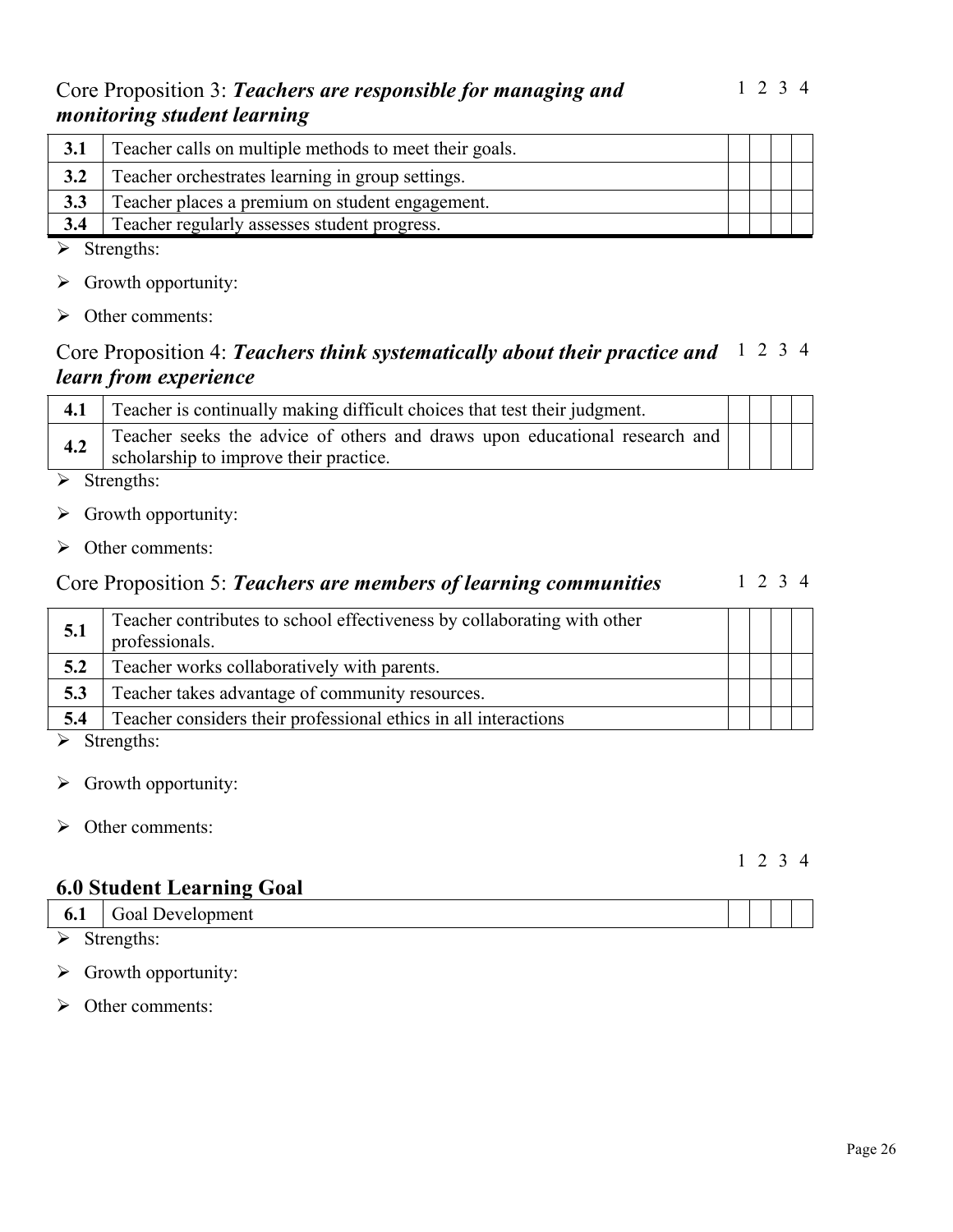|                                                  |      |                | $1 \t2 \t3 \t4$ |  |
|--------------------------------------------------|------|----------------|-----------------|--|
| Goal Achievement<br>6.2                          |      |                |                 |  |
| Strengths:<br>$\blacktriangleright$              |      |                |                 |  |
| Growth opportunity:<br>➤                         |      |                |                 |  |
| Other comments:<br>➤                             |      |                |                 |  |
| <b>7.0 Professional Growth Goal</b>              |      |                | $1 \t2 \t3 \t4$ |  |
| Goal Development<br>7.1                          |      |                |                 |  |
| Strengths:<br>$\blacktriangleright$              |      |                |                 |  |
| Growth opportunity:<br>➤                         |      |                |                 |  |
| Other comments:<br>⋗                             |      |                |                 |  |
|                                                  |      |                |                 |  |
|                                                  |      |                | $1 \t2 \t3 \t4$ |  |
| Goal Achievement<br>7.2                          |      |                |                 |  |
| Strengths:<br>$\blacktriangleright$              |      |                |                 |  |
| Growth opportunity:<br>➤                         |      |                |                 |  |
| Other comments:<br>➤                             |      |                |                 |  |
| <b>Required Signatures</b><br>Teacher Signature: | Date |                |                 |  |
| Administrator / Evaluator Signature:             | Date |                |                 |  |
| Teacher Comments Attached (circle one):          | Yes  | N <sub>0</sub> |                 |  |
| Administrator / Evaluator Signature :            | Date |                |                 |  |

(Signature indicates question above regarding comments has been addressed)

Note: The teacher's signature on this form represents neither acceptance nor approval of the report. It does, however, indicate that the teacher has reviewed the report with the evaluator and may reply in writing. The signature of the administrator or evaluator verifies that the report has been reviewed and that the proper process has been followed according to the policy.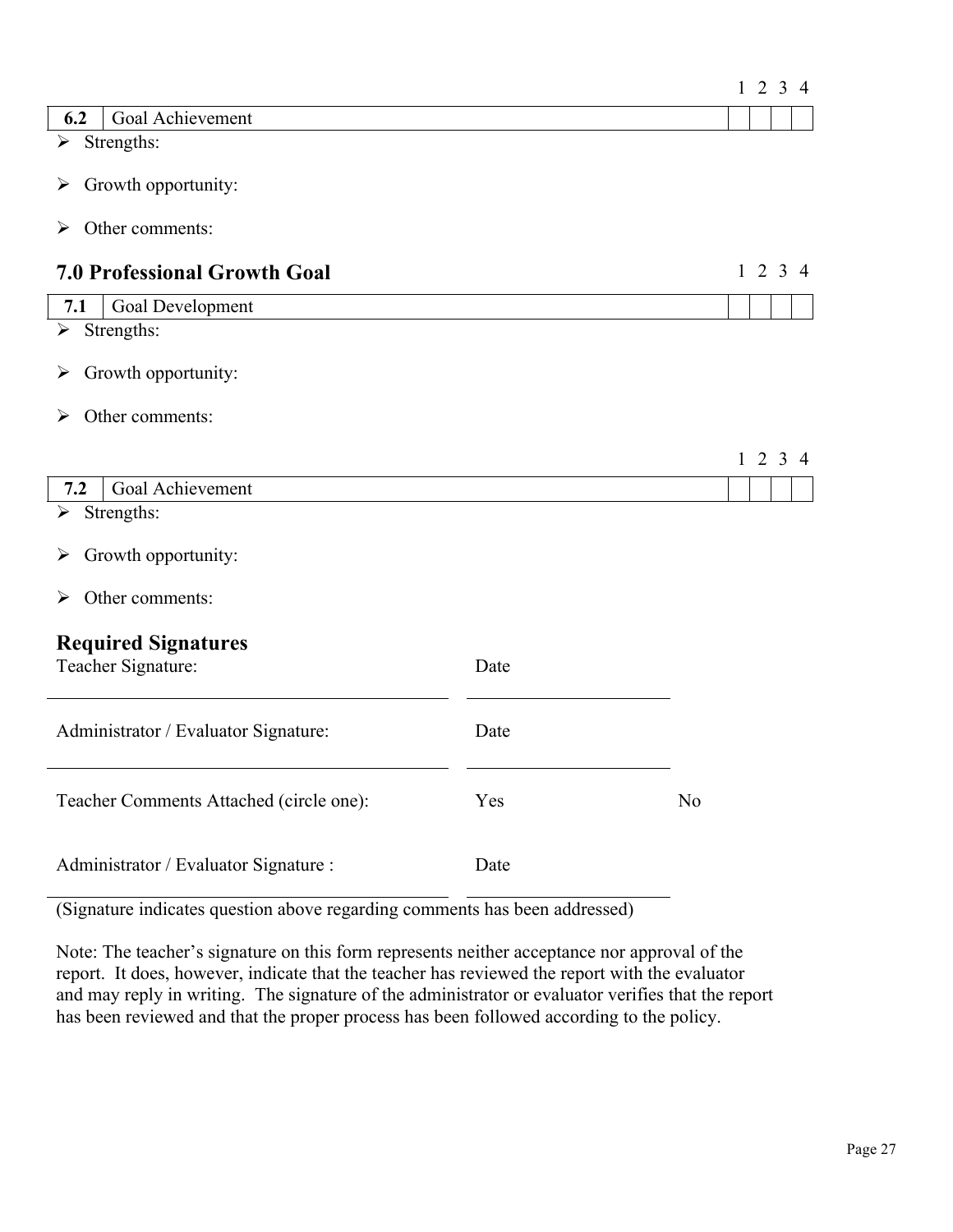## **TEPG GOAL SETTING FORM TEPG GOAL SETTING FORM**

#### **STUDENT LEARNING STUDENT LEARNING**

| ᠆<br>S<br>$\overline{a}$            |        |  |
|-------------------------------------|--------|--|
| ◡<br>Ξ<br>∽<br>OJ.<br>$\equiv$<br>◡ | C<br>∸ |  |
| ∼<br>Sđ<br>_                        |        |  |

| What is your student learning goal?                                               |
|-----------------------------------------------------------------------------------|
|                                                                                   |
|                                                                                   |
| How is your goal linked to your school's student learning goal?                   |
|                                                                                   |
|                                                                                   |
| How will attainment of your goal be measured?                                     |
|                                                                                   |
|                                                                                   |
| How will progress toward your goal be monitored?                                  |
|                                                                                   |
|                                                                                   |
| What methods / strategies / activities that will be used to accomplish your goal? |
|                                                                                   |
|                                                                                   |
| What resources or support will be needed to reach your goal?                      |
|                                                                                   |
|                                                                                   |
|                                                                                   |

\_\_\_\_\_\_\_\_\_\_\_\_\_\_\_\_\_\_\_ \_\_\_\_ / \_\_\_\_ / \_\_\_\_ \_\_\_\_\_\_\_\_\_\_\_\_\_\_\_\_\_\_\_\_\_\_\_\_\_ \_\_\_\_ / \_\_\_\_ / \_\_\_\_

Teacher Date Date Administrator Date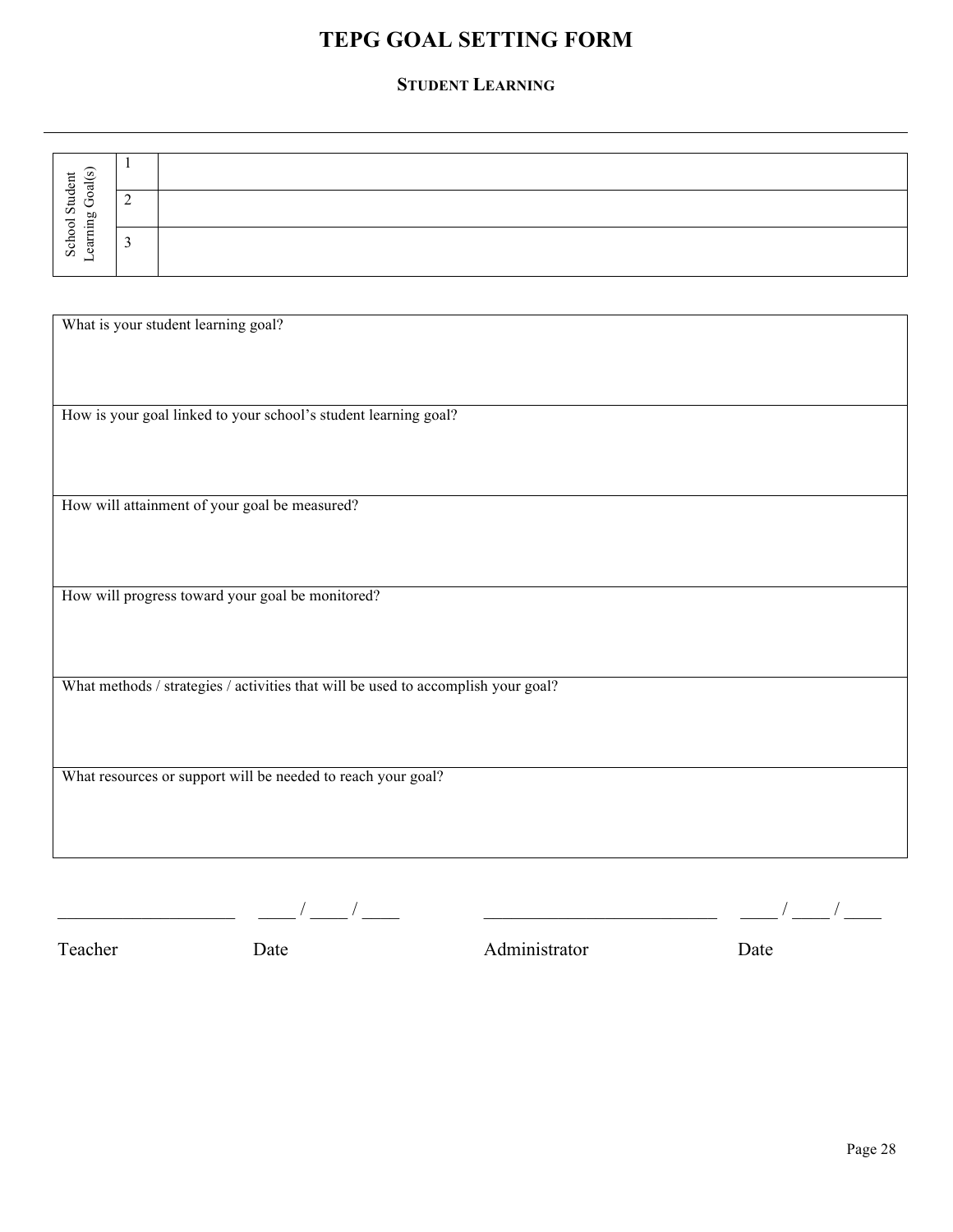| What is your professional growth goal?                                            |
|-----------------------------------------------------------------------------------|
|                                                                                   |
|                                                                                   |
|                                                                                   |
|                                                                                   |
| What National Board Standard(s) does your goal relate to?                         |
|                                                                                   |
|                                                                                   |
|                                                                                   |
|                                                                                   |
| How will attainment of your goal be measured?                                     |
|                                                                                   |
|                                                                                   |
|                                                                                   |
|                                                                                   |
| How will progress toward your goal be monitored?                                  |
|                                                                                   |
|                                                                                   |
|                                                                                   |
| What methods / strategies / activities that will be used to accomplish your goal? |
|                                                                                   |
|                                                                                   |
|                                                                                   |
|                                                                                   |
| What resources or support will be needed to reach your goal?                      |
|                                                                                   |
|                                                                                   |
|                                                                                   |
|                                                                                   |
|                                                                                   |
|                                                                                   |
|                                                                                   |

\_\_\_\_\_\_\_\_\_\_\_\_\_\_\_\_\_\_\_ \_\_\_\_ / \_\_\_\_ / \_\_\_\_ \_\_\_\_\_\_\_\_\_\_\_\_\_\_\_\_\_\_\_\_\_\_\_\_\_ \_\_\_\_ / \_\_\_\_ / \_\_\_\_

Teacher Date Date Administrator Date